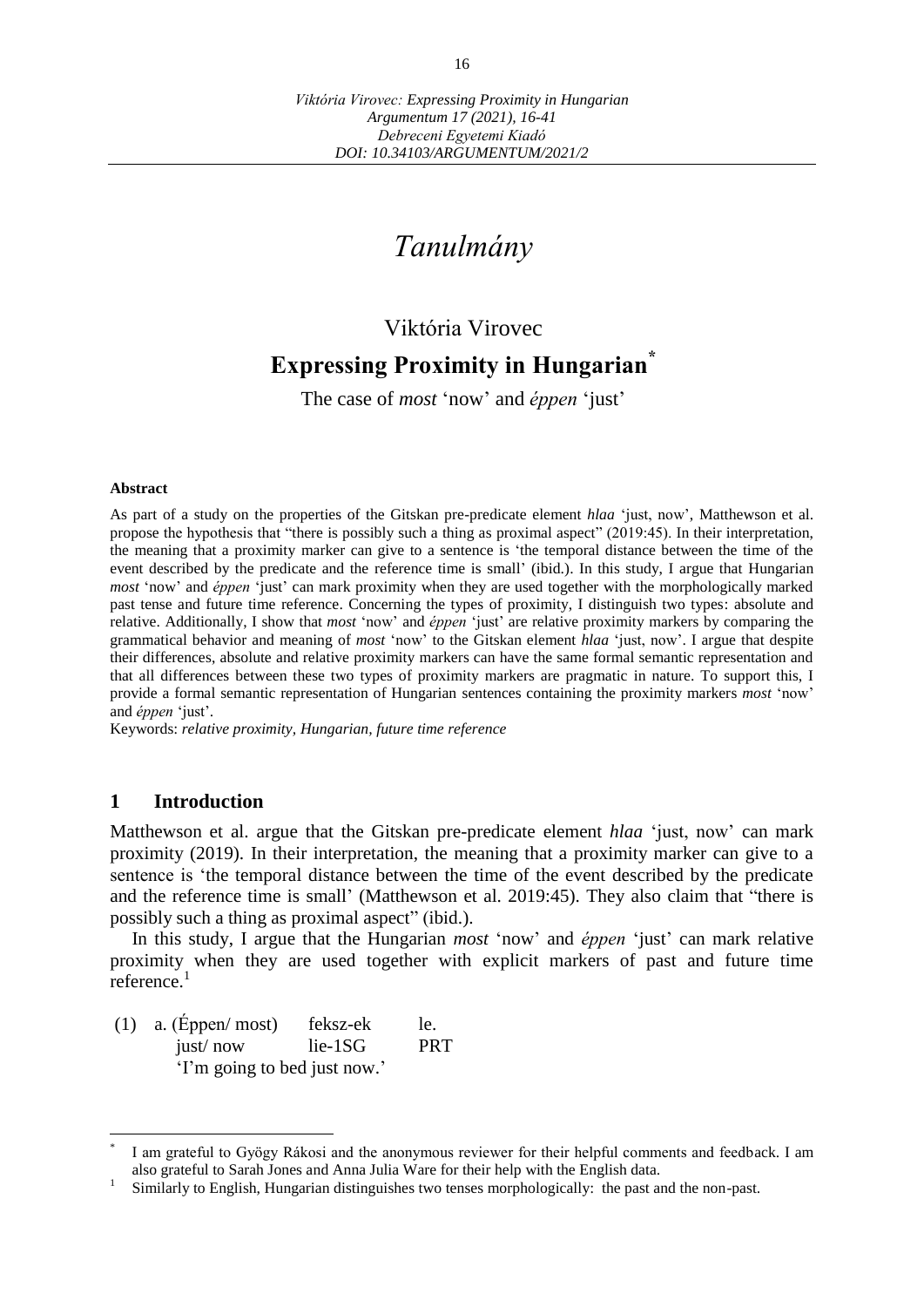'I have just gone to bed.' c. Le-feküd-t-em. PRT-lie-PST-1SG 'I went to bed.'

In the case of (1a), *most* 'now' and *éppen* 'just' occur with the progressive aspect, but they themselves do not mark it. The reading of the sentence remains the same even these words are omitted. By contrast, in the case of (1b), if the proximity markers are omitted, the reading of the sentence changes. Namely, (1b) means that 'there is a time *t'* that precedes the utterance time, there is a (completed) going to bed event at *t',* and the temporal distance between the utterance time and the event time (*t'*) is small in the speaker's view'. (1c) has a different reading, which is the following: 'there is a time *t'* that precedes the utterance time, and there is a (completed) going to bed event at *t'*'. Therefore, *most* 'now' and *éppen* 'just' do change the meaning of the sentence in the case of (1b). Namely, they add the proximal reading to the sentence, which is absent in the case of (1c).

In this study, I focus on the use of *most* 'now' and *éppen* 'just' that is shown in (1b). First, I briefly discuss how other languages, Gitskan and English, express proximity. Then, I focus on the various uses of *most* 'now' and I compare *most* first to the Gitskan *hlaa*, then to the Hungarian *éppen* 'just'. I then proceed to show that both *most* and *éppen* can mark relative proximity (i.e. proximity in the speaker's view) in Hungarian. Finally, I give the formal semantic analyses of sentences containing these Hungarian proximity markers.

# **2 Proximity in other languages**

#### *2.1 The notion of proximity in Gitskan*

Studying Gitskan, Matthewson et al. (2019) discuss the various uses of *hlaa* 'just, now' and conclude that pre-predicative *hlaa* (P) 'just, now' can signal that the event time is proximal to the reference time (Matthewson et al. 2019: 27). In this subsection, I summarize their claims.

Gitskan morphologically marks the future tense with the pre-predicate element *dim*. In the absence of *dim,* a sentence has either a present or a past interpretation. *Hlaa* 'just, now' can combine with the covert non-future tense. In such cases, the resulting sentence is ambiguous between the event-in-progress and the proximal readings.

(2) a. Hlaa wis. PROX rain 'It's raining/ it rained recently.'

Matthewson et al. (2019: 35)

The proximity reading expresses that 'there is a raining event at the contextually salient nonfuture-time *t*, and the distance between *t* and the utterance time is small'.

As exemplified by (3), *hlaa* 'just, now' is compatible with *gyu'un* 'now', but incompatible with *ky'oots* 'yesterday'.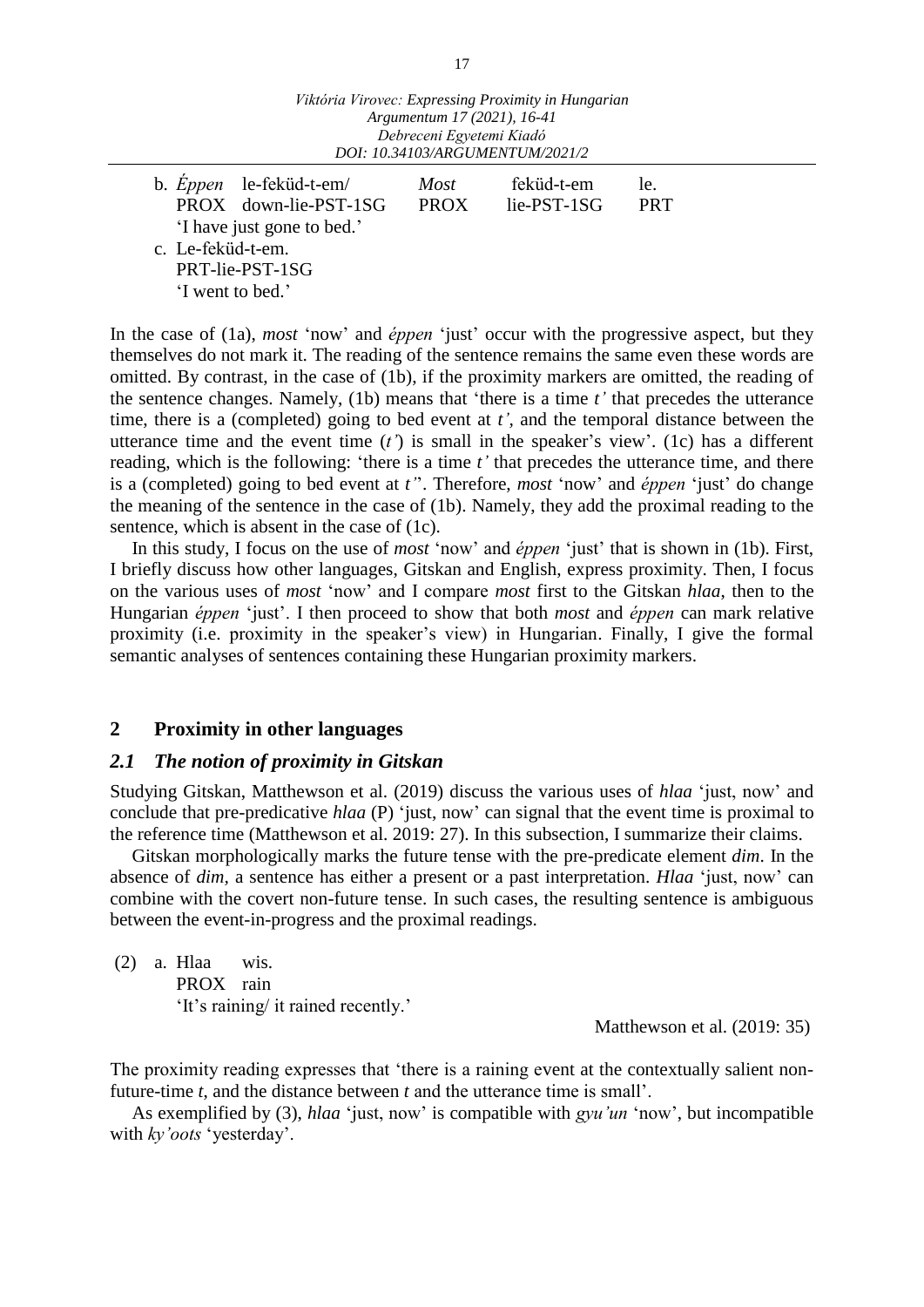- **(3) Context: My friend Sally arrived five minutes ago for a visit. I tell you the news:**
	- a. Hlaa ky'etsxw dip Sally (**gyu'un**). PROX arrive ASSOC Sally (**now**) 'Sally and they have arrived/they are here now.'
	- b. # Hlaa ky'etsxw dip Sally **ky'oots**. PROX arrive ASSOC Sally **yesterday** 'Sally and they arrived yesterday.'

Matthewson et al. (2019: 27)

*Hlaa* 'just, now' can combine either with plain future *dim* or with progressive future *yukw dim*. *Hlaa* combined with future tense conveys imminency and is understandably very often translated as *just* or *about to.* However, similarly to its incompatibility with *ky'oots*  'yesterday' as shown in (3), *hlaa* is also incompatible with a description of an event which is going to happen tomorrow, as in (4b).

- (4) Hlaa (yukw) dim wis. PROX (PROG) FUT rain 'It is just about to rain.'
	- a.  $\sqrt{ }$  if rain is imminent
	- b. # if talking about tomorrow

Matthewson et al. (2019: 29)

It can thus be said that as *hlaa* 'just, now' expresses proximity in an absolute sense, it is not appropriate to use *hlaa* when the event in question happened yesterday or is going to happen tomorrow.

Matthewson et al. (2019) also discuss the use of *hlaa* 'just, now' in embedded contexts. *Hlaa* can place events proximally to a salient past reference time: "Everything precedes as before, except that the evaluation time is set to the contextually salient past time." (Mathewson et al. 2019: 41). As is the case with non-embedded contexts, the event of this particular reference time should be proximal in an absolute sense.

- (5) **Context: I called Neda yesterday and she told me that her mother had just arrived for a visit, one minute before I called.**
	- a. Mahl-di=s Neda hlaa 'witxw=s nox-t. tell-TR=PN Neda PROX arrive=PN mother-3SG 'Neda said her mother had arrived.'

*Consultant's comment: "Yeah if she arrived while talking to her."*

**Context: I called Neda yesterday and she told me that her mother had arrived for a visit the day before yesterday.**

| b. #Mahl-di=s | Neda loo-'y                | ky'oots hlaa   | 'witxw=s  |
|---------------|----------------------------|----------------|-----------|
| $tell-TR=PN$  | Neda OBL-1SG               | yesterday PROX | arrive=PN |
| nox-t         | gado'ohl ky'oots.          |                |           |
|               | mother-3SG day.bef.yest. ' |                |           |

'Neda said her mother had arrived the day before yesterday.'

*Consultant's comment: "Mixed metaphors ... hlaa is imminent."*

Matthewson et al. (2019: 38)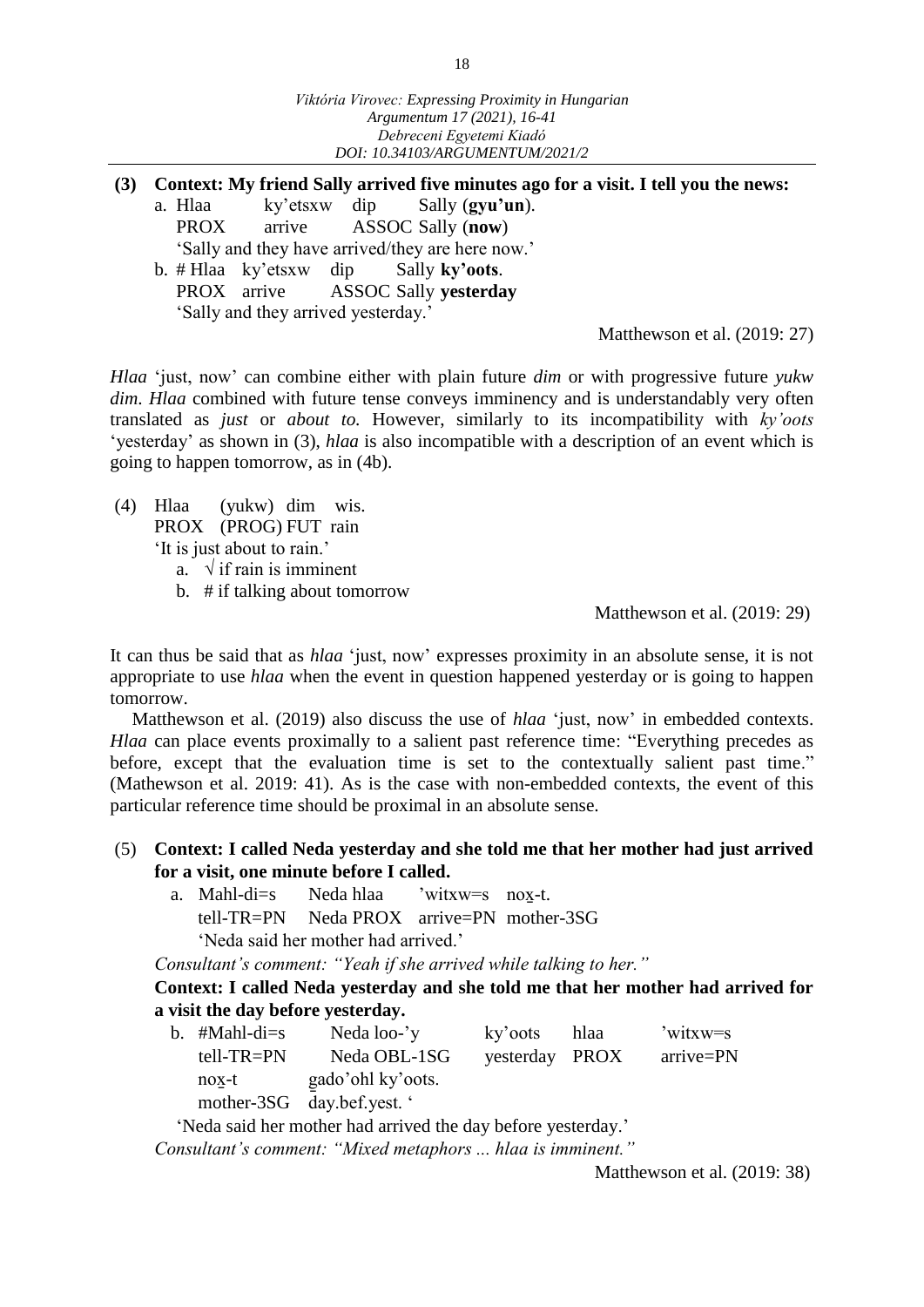(6) 'Wihl ligi hlaa dim sig̱etxw-diit. around INDEF PROX FUT cry.PL-3PL 'The people looked like they were going to cry.'

Matthewson et al. (2019: 39)

Where *hlaa* 'just, now' places the event is summarized in the following table (Matthewson et al. 2019: 40).

|    | <b>NO FUT</b>                                                                            | <b>WITH FUT</b> |  |  |
|----|------------------------------------------------------------------------------------------|-----------------|--|--|
|    | <b>SALIENT TIME = UT</b>   past or present of UT,   future of UT, close to UT            |                 |  |  |
|    | close to UT                                                                              |                 |  |  |
|    | <b>PAST</b> SALIENT TIME   past or present of $tr^2$ , close   future of tr, close to tr |                 |  |  |
| tc | to tr                                                                                    |                 |  |  |

| Table 1. Where hlaa places the event time (ibid.) |  |  |  |  |  |  |  |  |
|---------------------------------------------------|--|--|--|--|--|--|--|--|
|---------------------------------------------------|--|--|--|--|--|--|--|--|

Matthewson et al. suggest the following formal analysis<sup>3</sup> to define the additional meaning *hlaa* can give to a sentence (2019):

(7)  $[hlaa]^{t_0} = \lambda P_{} \lambda t \lambda e[P(e) \& \tau(e) \circ t \& DIST(t, t_0) < n]$ 

*n* is *contextually given* and the temporal distance between the *t* (*event time*) and *t<sup>0</sup> (the utterance time)* is less than this. 4

Matthewson et al. (2019: 35)

In other words, *hlaa* 'just, now' gives the following additional meaning to a sentence: 'the temporal distance between the time of the event described by the predicate and the reference time is small (less than n)'. This additional meaning is not present when *hlaa* is omitted. Therefore, it can be said that *hlaa* is a proximity marker which expresses that the event time is close to the reference time in an absolute sense.

# *2.2 English just*

A very popular view regarding the semantics of *just* is that of Lee (1987, 1990), the main idea of which that, besides its other uses, *just* can contribute to the prepositional content of the sentence in which it appears, in turn producing the concept of marginality. *Before midnight* is the example used to provide support for this*,* and it is also argued that the period of the time identified by the expression extends indefinitely into the past but ends precisely at twelve. Accordingly, *just before midnight* means that the event happened close to this sharply defined

 $\overline{a}$ <sup>2</sup> Where *tr* is the contextually salient reference time (Matthewson et al. 2019: 40).

<sup>3</sup> Matthewson et al. assume the following base types: *l* denotes events and *t* denotes truth values. Following Condoravdi (2002),  $\tau$  is a function yielding the temporal trace of an eventuality. If *P* is a property of eventualities, then P is instantiated at *t* if there is an eventuality *e* such that *P* hold of *e* and the temporal trace of *e* bears a certain temporal relation with *t*. The temporal relations are the following: temporal inclusion  $(\subseteq)$ and temporal overlap (∘ ) (Condoravdi 2002: 70). *DIST(x, y)* denotes the temporal distance between *x* and *y*.

<sup>4</sup> In embedded context, instead of  $t_0$  (the utterance time) we use  $t_r$  (the reference time) without changing the analysis.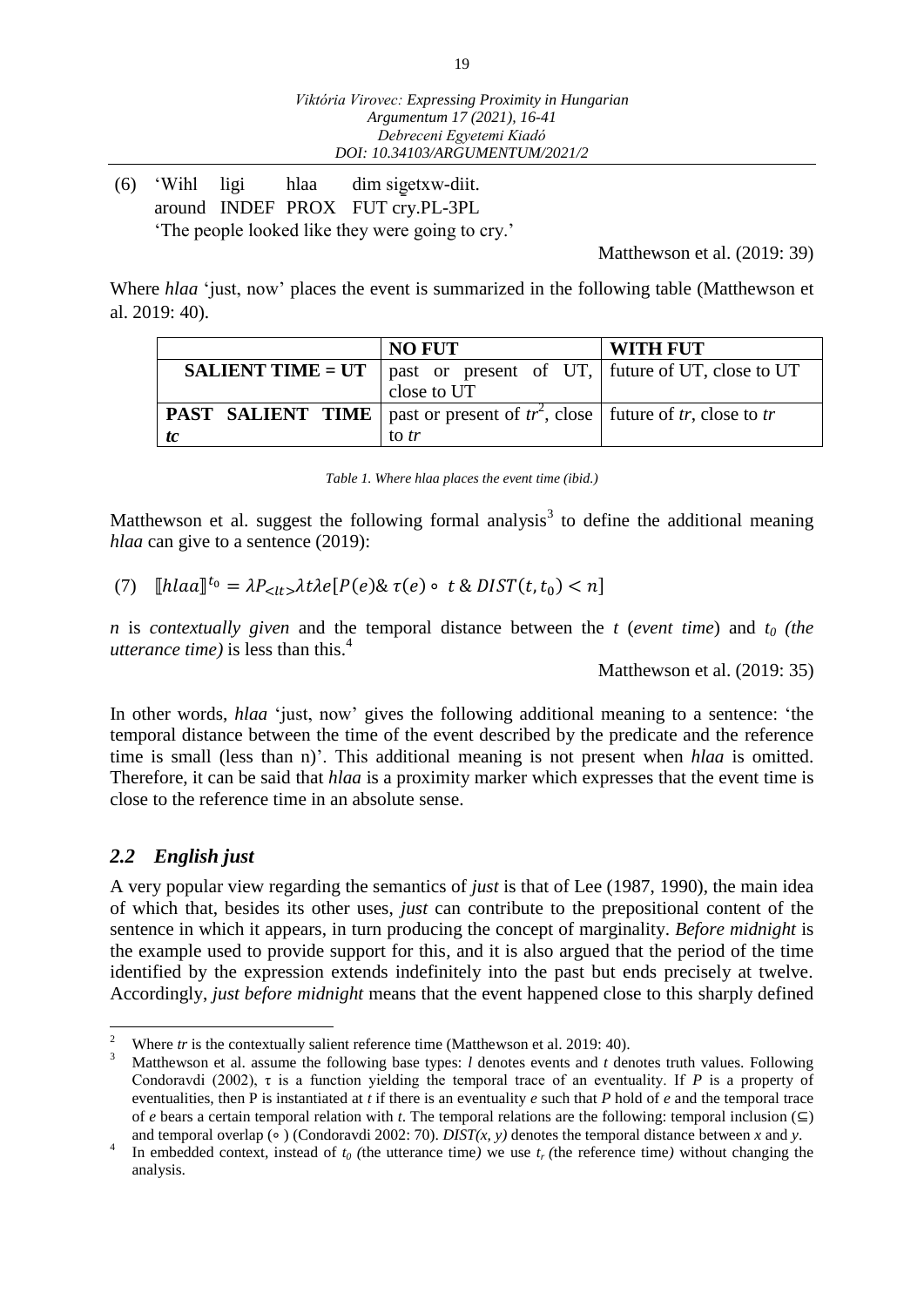boundary. Lee further claims that such situations contain a 'marginal phrase', and the function of *just* is to focus on that marginal phrase (Lee 1990: 48). According to him, this marginality can be interpreted temporarily or locatively and this distinction is not part of the meaning of *just* itself. He calls this the specificatory function of *just*. Lindemann & Mauranen (2001) adopt the view held in Lee (1987). I use one of their examples to further explain the main idea of Lee's argument (ibid.).

#### **Authentic example:**

(8) I just talked to Annie last night. '*The time period extends indefinitely into the past but ends precisely at the utterance time and the event happened close to this boundary (the utterance time)*.'

Lindemann & Mauranen (2001: 466)

However, neither Lee nor Lindemann & Mauranen consider the idea of relative proximity, i.e. that the event time should only be relatively close to the so-called precisely defined boundary. For example, *e happened just before midnight* means that the event happened a few minutes before midnight. However, in the case of (8), even though *last night* was at the very least hours ago, it is still appropriate to use *just*.

In (9), 4 different contexts are provided. The differences between the recurrence frequency of the events in question and the significance of the events expressed by the predicates are apparent. *Having a baby* and *your brother's death* are both significant life events that happen rarely in a person's life. On the other hand, *eating* and *brushing your teeth* are insignificant events and happen rather frequently. In the case of *eating* and *brushing your teeth*, native speakers seem to agree that a few hours (such as eight and five hours in (a) and (c), respectively) is too long a time to use *just* for. However, a significant and rare event such as *having a baby* allows the use of *just* even if the event occurred a week ago. Nonetheless, native speakers agree that 2 weeks is too long a time to be able to use *just*, regardless of the frequency and significancy of the given event.

#### **(9) Context: The last time you ate something was eight hours ago. You say:**

a. # I have just eaten.

*Native comment: This sentence is really bad. Eight hours is much too long a time to use "just".*

#### **Context: Sally gave birth a week ago. You say:**

b. Sally has just had a baby girl.

*Native comment: Even though it's a week ago, it's still okay and within time restraints to use "just". The baby is still extremely new and exciting. Also, if you need to defend the mother...for example: Why is Ann missing so much work?... She's just had a baby! It is a big life occurrence, so maybe that's why it applies, whereas eating do not. Maybe after a week or two, you can use "she recently had a baby".*

# **Context: Your brother, John brushed his teeth eight hours ago. He brushes his teeth two times a day. You say:**

c. # John has just brushed his teeth.

*Native comment: "Just" only works if he brushed his teeth one to five minutes ago.*

**Context: Your friend's brother died two weeks ago. You say:**

d. ?His brother has just died.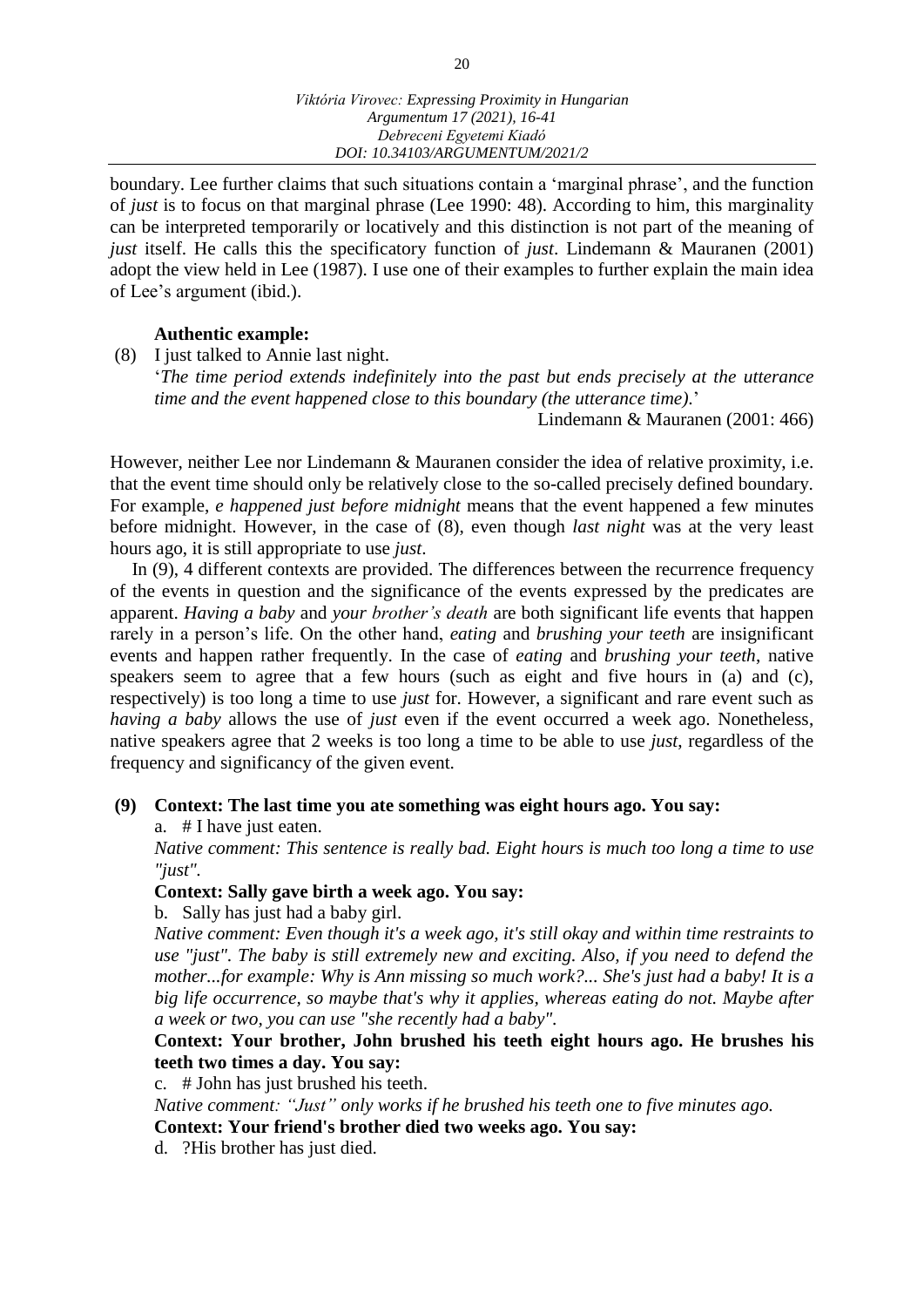*Native comment: I would prefer "His brother recently died." Let's say your friend*  lashes out at someone and storms away, which is totally out of character for your *friend. In that situation, you could say: sorry, his brother has just died. The use of "just" makes a stronger impact, so it's the only time it can be used, to forgive unusual behavior. Whereas "his brother recently died" can be used in any situation.*

Based on this small-scale research, 5 it can be concluded that the acceptability of *just* changes depending on the frequency and the significance of the event expressed by the predicate. Although *just* may be able to express some kind of relative proximity, the question concerning how the context and the choice of the event expressed by the predicate affect the appropriacy of the use of *just* remains open. Moreover, it is also important to be aware of how much variation can be detected among individual speakers. Due to the extensive answer such questions would require, a detailed investigation into the nature of relative proximity that *just* can express in English is not the aim of this paper. Nonetheless, I believe that the interpretation suggested by Lee (1987) might not properly account for the fact that the absolute distance between the utterance time and the event time that still allows the use of *just*  changes from context to context and from predicate to predicate, as in (9). Additionally, the approach Lee adopts gives no information concerning how this distance is calculated and the factors this distance is affected by.

In conclusion, the type of proximity that *hlaa* 'just, now' expresses differs from the type *just* can express. Namely, in the case of the former, the event must be proximal in an absolute sense. In contrast, the latter expresses a kind of proximity that is affected by the recurrence frequency and the significance of the event expressed by the predicate. Accordingly, the additional meaning that *just* can give to a sentence is that the event time and the utterance time (or the reference time in embedded contexts) are close to each other in the speaker's view (relative proximity), but not necessarily in an absolute sense.

# **3 The notion of proximity in Hungarian**

Having provided some insight into the kind of proximity *hlaa* 'just, now' and *just* can express, I would like to turn my attention to the discussion of the Hungarian data. In this subsection, I intend to show that *most* 'now' and *éppen* 'just' can mark relative proximity similarly to English *just*.

#### *3.1 The case of most 'now'*

 $\overline{a}$ 

*Most* 'now' – when used with present tense – allows the event-in-progress reading.

(10) a. Péter (most) bolt-ba megy. Peter now shop-INTO go.3SG 'Péter is going to the shop (now).'

<sup>5</sup> For the purposes of this study, two native speakers of American English and one native speaker of British English were interviewed. The speakers were shown contexts and sentences and their task was to tell me how appropriate each sentence was in the given context on a five-point scale. I also asked them to tell me the reason why they chose that particular number. Their comments are presented in (9).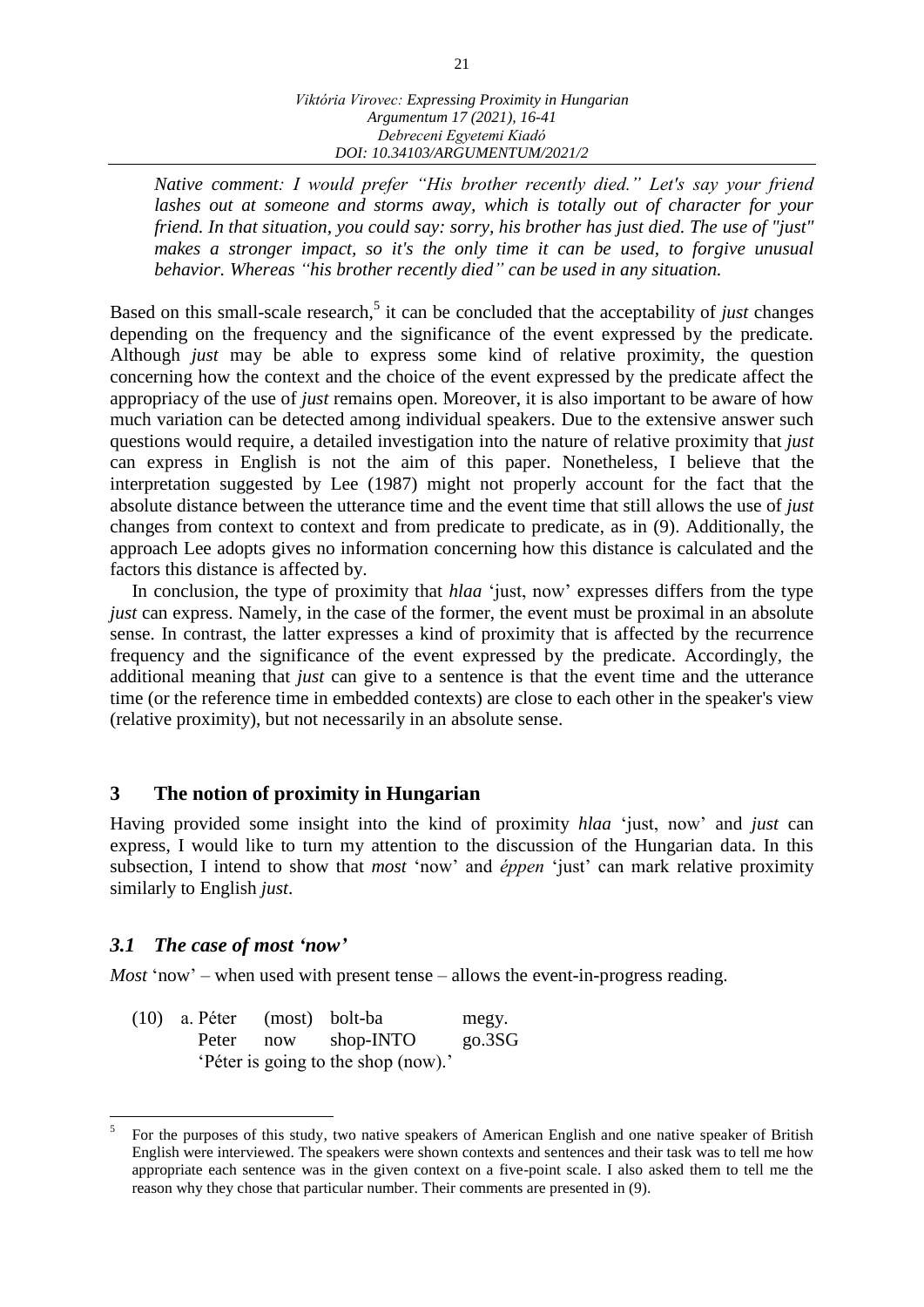b. (Most) nyár van. now summer be.3SG 'It is summer now.'

 $\overline{a}$ 

*Most* 'now' is often used as a temporal adverb referring to the present. In the cases shown in (10), *most* 'now' means 'at the moment' (10a) or 'during a time interval that continues during the time of speaking' (10b). Normally, temporal adverbs with present reference are expected to be incompatible with the morphologically marked past tense. However, as shown in (11), this is not the case:

- (11) a. Most csinál-t-am meg a házi feladat-om-at egy órája. PROX do-PST-1SG PRT the homework-POSS.1SG-ACC an hour.ago 'I have just finished doing my homework.'
	- b. Most meg-csinál-t-am a házi feladat-om-at. Now PRT-do-PST-1SG the homework-POSS.1SG-ACC 'This time, I did my homework.'

The sentences in (11) are perfectly grammatical. If *most* 'now' were a temporal adverb referring to the present in (11), it would not be possible to use *most* 'now' with the past tense. The question here is how the usage of *most* 'now' as seen in (11) can be accounted for.

In this study, I argue that *most* 'now' can mark relative proximity (as in (11a)) when it cooccurs with the Hungarian past tense or with future time reference (*fog* 'will, be going to' or the Hungarian futurate). 6 The other use of *most* with the morphologically marked past tense – that is shown in (11b) – is rather different. In such sentences, *most* 'now' refers directly to the closest recurrence of the event and also gives the sentence the additional meaning that the closest recurrence of the event is different from the other recurrences and the speaker wants to emphasize how these are different. In line with this, such usage of *most* is often translated as '*this time*' when translated into English. The contrast between this usage and that expressing relative proximity will be elaborated on a later stage in this paper; here, I concentrate on the use of *most* 'now' which expresses proximity.

The evidence supporting my claim that *most* 'now' can mark relative proximity in Hungarian is the following:

i) *Most* 'now' co-occurs both with temporal adverbials referring to the future and with those referring the past. Moreover, *most* 'now' and *tegnap* 'yesterday' do not necessarily have a complementary distribution. When *most* 'now' is used as a proximity marker, it can co-occur with other temporal adverbials such as *tegnap* 'yesterday'. However, peculiarly enough, when *tegnap* 'yesterday' is focused the sentence changes its meaning in such a way that *most* 'now' is no longer a

<sup>6</sup> There is an idiomatic expression in Hungarian slang that involves the use of *most* 'now' and past tense; *most mentem/ léptem* 'it's high time I went'. In this case, *most* is not a *relative proximity* marker. If it were a proximity marker, the sentence would mean the following; 'there was a time *t'* that precedes the utterance time, and there was a *leaving* event at *t'* and the temporal distance between the event time and the utterance time is small'. This is clearly not the case: the sentence refers to the present or the future and it expresses that the *leaving* event is so urgent that it should (already) be in progress or even completed at the time of speaking. *Most megyek/ lépek* 'I am about to leave' is also used, and in that case, *most* is a proximity marker.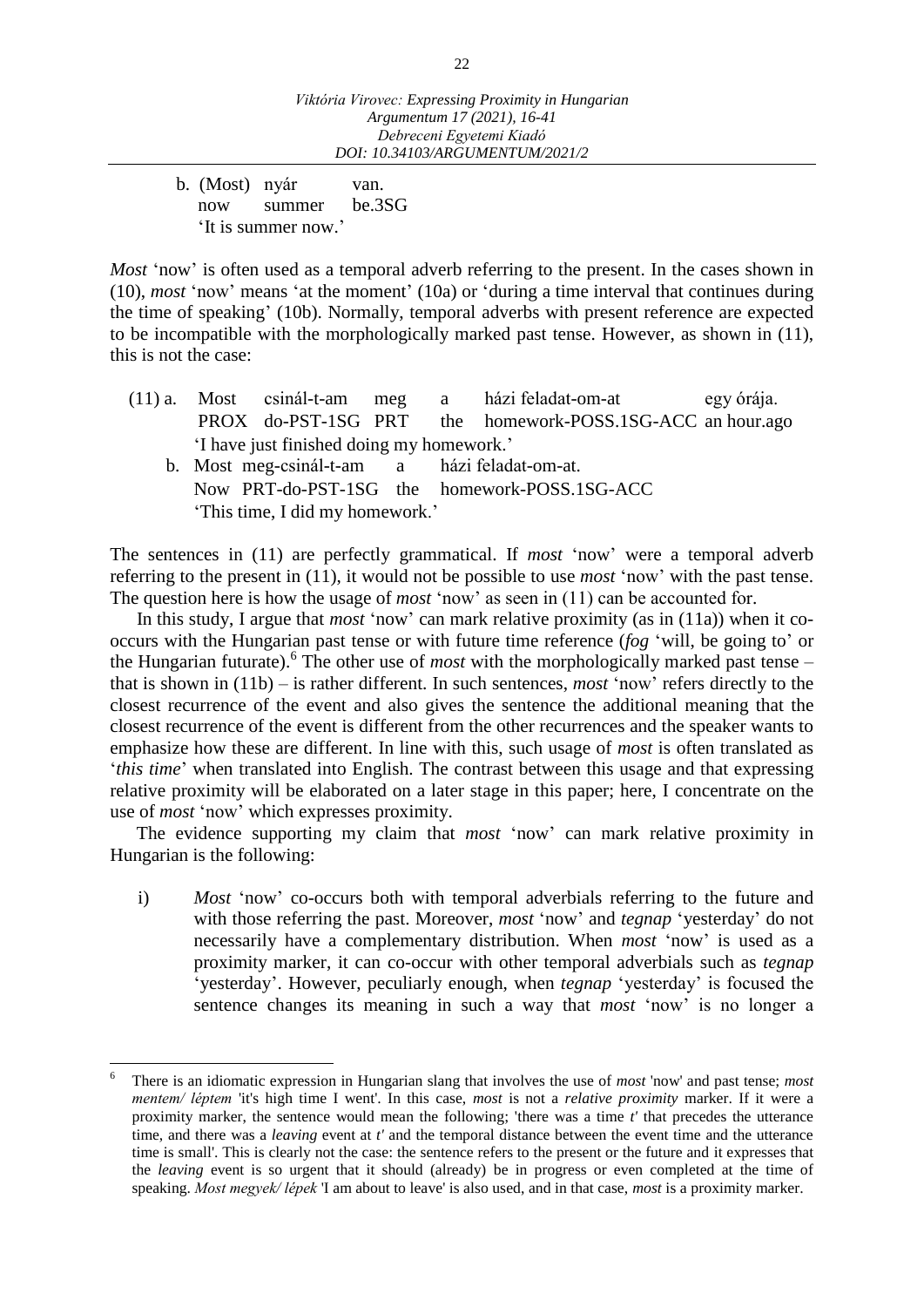proximity marker, as exemplified in (12b). The examples in (12) have been adopted from Egedi (2009) and slightly modified.<sup>7</sup>

- $(12)$  a. Hugó <"most díszít-ette fel a karácsonyfá-t tegnap.> Hugo PROX decorate-PST.3SG PRT the christmas.tree-ACC yesterday 'Hugo just decorated the Christmas tree yesterday.'
	- b. ?Hugó <"tegnap díszít-ette fel a karácsonyfá-t most.> Hugo yesterday decorate-PST.3SG PRT the christmas.tree-ACC now 'This time, Hugo decorated the Christmas tree yesterday.'
- ii) *Most* 'now' can co-occur with a wide range of temporal adverbials, but the acceptability of the sentence depends on the relative proximity of the event to the utterance or reference time. For example, in the case of a person who eats lunch every single day, but paints their room triennially, (13b) is acceptable, but (13a) is not.

#### (13) **Context: I eat dinner every day.**

| a. # Most   |                                       | fog-ok vacsoráz-ni          | holnap. |                   |  |  |  |  |
|-------------|---------------------------------------|-----------------------------|---------|-------------------|--|--|--|--|
| <b>PROX</b> |                                       | will-1SG eat.dinner-INF     |         | tomorrow          |  |  |  |  |
|             | 'I will have lunch tomorrow.'         |                             |         |                   |  |  |  |  |
|             | Context: I paint my room triennially. |                             |         |                   |  |  |  |  |
| b. Most     | fog-om ki-feste-ni                    |                             | a       | szobá-m-at        |  |  |  |  |
|             |                                       | PROX will-1SG PRT-paint-INF | the     | room-POSS.1SG-ACC |  |  |  |  |
| holnap.     |                                       |                             |         |                   |  |  |  |  |
| tomorrow    |                                       |                             |         |                   |  |  |  |  |
|             | 'I will paint my room tomorrow.'      |                             |         |                   |  |  |  |  |
|             |                                       |                             |         |                   |  |  |  |  |

In the second case as in (13b), the additional meaning that *most* 'now' gives to such sentences is that 'the temporal distance between the event time and the utterance time is less than or equal to a contextually defined *n*'. The reason for the difference in acceptability is that *n* is different in each case. I argue that  $n$  depends not on the absolute temporal distance between the event time and the utterance or reference time but instead on both the speaker and the frequency and significance of the event expressed by the predicate.

In order to understand how  $n$  depends on both the event expressed by the predicate and the speaker, therefore the context, the previous examples are examined here in a different light.

 $\overline{a}$ 

<sup>7</sup> Egedi (2009) discusses the difference between sentence adverbs and temporal adverbs. She argues that the latter are able to occur in structural focus position. I adopt her example (1) shown in this footnote to demonstrate that *most* 'now' and *tegnap* 'yesterday' do not necessarily have a complementary distribution.

<sup>(1)</sup> Hugó <"tegnap/ most díszít-ette fel a karácsonyfá-t.><br>Hugo yesterday/ now decorate-PST.3SG PRT the christmas.tree-ACC Hugo yesterday/ now decorate-PST.3SG PRT the 'Hugo decorated the Christmas tree YESTERDAY/NOW.'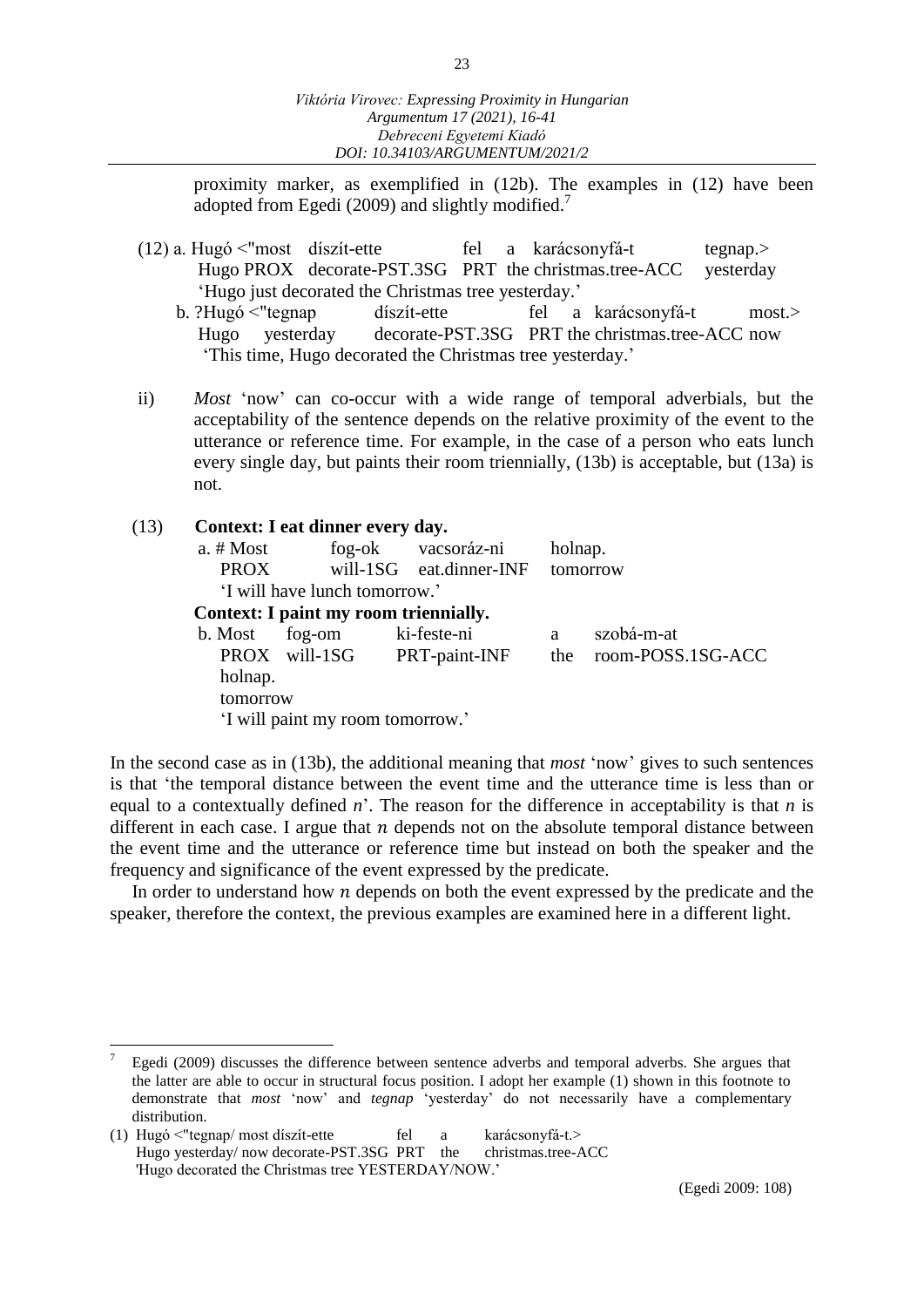

*Figure 1: The recurrences of an event and the calculation of* n

As in Figure 1,  $t_0$  is the utterance time. Let  $t_{e_1}, t_{e_2}, t_{e_3}, t_{e_4}, t_{e_5}$  be the times of the recurrences of an event *e* in the speaker's life.<sup>8</sup>  $t_{e_2}$  is the closest recurrence of the event that the predicate expresses.  $k$  is given in the following way:  $k$  is an imaginary reference or utterance time, whose distance is the longest from  $t_{e_2}$  such that it still allows the use of the proximity marker *most*. Therefore,  $| t_{e_2} - k | = n$ . *n* depends on the event's significance (felt by the speaker) and the recurrence frequency of the event expressed by the given predicate in the speaker's life. For example, *n* may differ in the case of two events that have the same frequency but different significance. If  $|t_{e_2} - t_0| \le n$  (where  $t_0$  is the reference time, or when the sentence is not an embedded sentence, the utterance time), then and only then can the Hungarian 'proximity markers' be used. The acceptability of *most* 'now' does not depend on the absolute distance between the utterance time (or reference time) and the event time, because tomorrow will be exactly one day away from now in both cases. The main difference between (13a) and (13b) is that the contextually given  $k$  –and therefore  $n-$  are different. In the case of (13a), it is probably a maximum of five to ten minutes apart from the time of speaking which is why the use of *holnap* 'tomorrow' makes the sentence unacceptable. As for the second case as exemplified by (13b), it can be a maximum of two to three days or sometimes even longer depending on the context and the speaker, meaning that *holnap* 'tomorrow' is within this time interval. This is the reason why the relative proximity marker *most* 'now' can be used when the event is proximal not only in a relative, but also in an absolute sense. The closer the event time is to the reference (utterance) time, the more likely it is that the distance between the event time and the utterance or reference time is less than or equal to the contextually defined

 $\overline{a}$ 

<sup>8</sup> If there is no recurrence, i.e. the event occurs only once in the speaker's life, then there is only one event time *e* and the time interval considered here is the speaker's whole lifespan. In any other case, we consider the number and the frequency of recurrences of an event (or similar events) in the speaker's life during a time period that contains the time of speaking, maintaining that this time interval depends on the speaker and the event itself. Concerning which events are taken to be similar, let us consider, for example, that although it is true that a person can lose a certain baby tooth only once in their life, a lot of baby teeth fall out during a fairly short period of time in that same person's life. In turn, the frequency of losing a tooth is what should be taken into account with the exception of cases where the particular tooth lost is of some special importance to the speaker. Therefore, such an event is most certainly not the same as *dying* or *being born*: as one can be born and can die only once in a whole lifetime, *dying* and *being born* are events that are unique and incomparable to any other event. Moreover, the perceived proximity of an event can also change over the course of time because the recurrence frequency of an event can change. For example, *eating ice-cream* in summer is much more frequent in most people's lives than the very same event in winter, which bears the consequence that *n* can change accordingly. In line with this, the acceptability of the following example may change according to the season when such a sentence is uttered.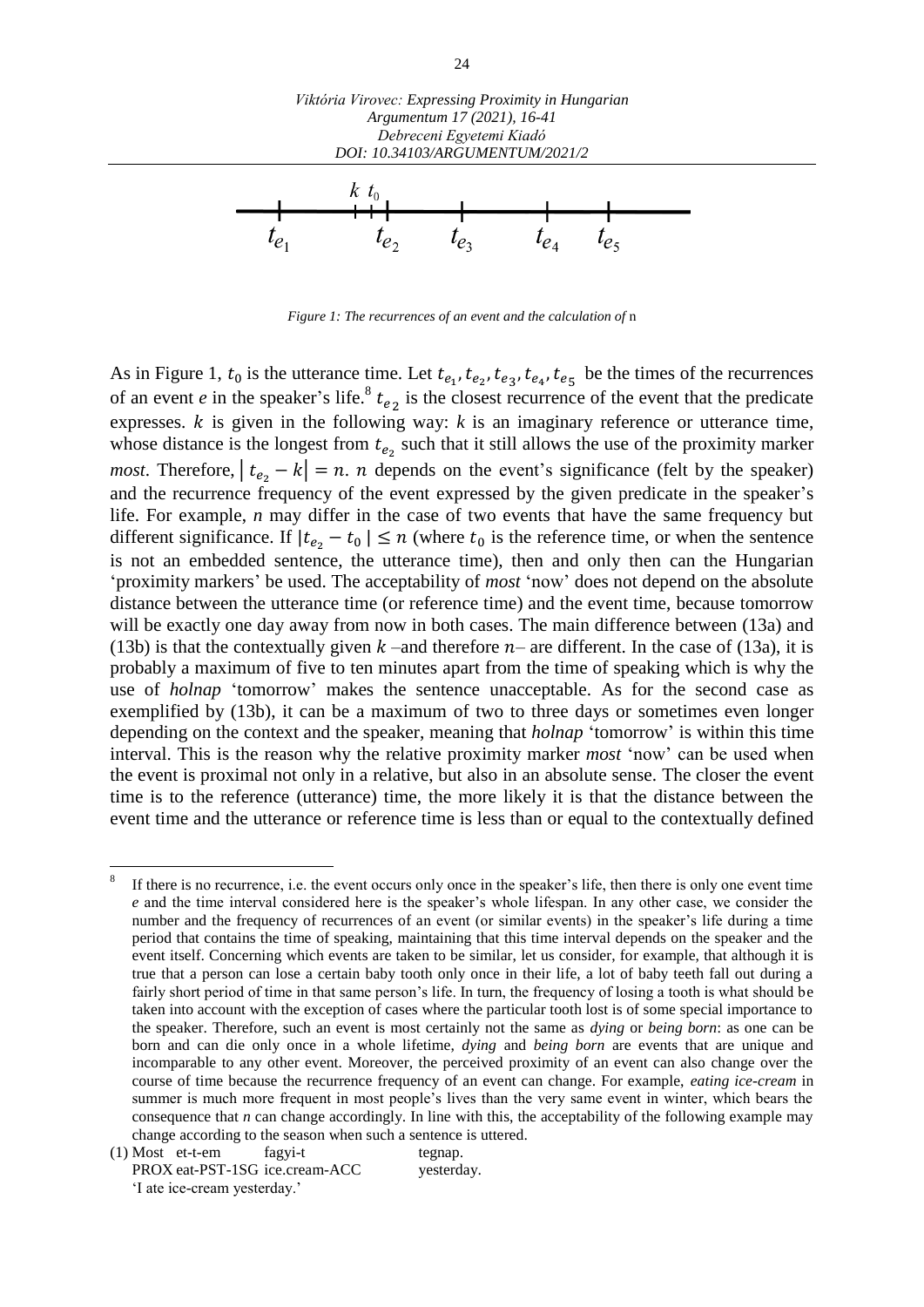*n*. As a consequence, there is no need for strong contextual support in these cases and the predicate can also be relatively frequent.

- iii) When the relative proximity marker *most* 'now' is used, the absolute distance between the reference or utterance time and the event time can be relatively long. Following from this, I propose the hypothesis that  $n$  depends on the significance of the event and the frequency of the recurrences of the event expressed by the predicate  $P^9$ . If this hypothesis is true, then the absolute distance between the time of the event and the utterance or reference time should be fairly long when events that are generally considered to be significant and ideally happen only once in everyone's lifetime are talked about, as can be seen in (14).
- (14) a. Most fog-ok jövőre férj-hez men-ni. PROX will-1SG next.year husband-TO go-INF 'I will get married next year.' b. Most hal-t meg Csukás István tavaly. PROX die-PST.3SG PRT Csukás István last.year 'Csukás István died last year.'

The examples in (14) support the hypothesis that the distance *n* depends on both the frequency of the recurrences and the felt significance of the event expressed by the predicate. In these cases, even though *n* is large in an absolute sense, the speaker still feels that the event time is proximal to the utterance time.

In conclusion, *most* 'now' can mark relative proximity when it is used with the morphologically marked past tense or future time reference. The use of the proximity marker *most* 'now' never specifies the time of the eventuality expressed by the predicate, as can be seen considering that the sentence *Most fogok elutazni 7 órakor* 'I'm going to leave at 7 o'clock' cannot possibly be truthfully uttered at 7 o'clock. Therefore, *most* 'now' always gives the additional meaning to the sentence that 'the temporal distance between the event time and the reference time is small, smaller than the contextually defined *n'*. The time interval that can allow the use of the proximity marker *most* extends from a few seconds to one or two years. Thus, it can be said that *most* 'now' is capable of marking relative proximity.

# *3.2 Similarities and differences between hlaa 'just, now' and most 'now'*

 $\overline{a}$ 

I would like to dedicate this subsection to the comparison of the Gitskan *hlaa* 'just, now' and the Hungarian *most* 'now' in order to show that the formal semantic analysis that Matthewson et al. (2019) suggest for *hlaa* can be adopted to define the meaning of *most* 'now'. Here, I concentrate on contrasting the two words' similarities and differences in meaning, word order and scope.

This does not mean that a proximity marker can only be used with first person pronouns: in Hungarian, it is completely possible to assign proximity to events that happen to others. For example, one can assign proximity to the event *anyukám ebédet főz* 'my mother cooks dinner' or to the event a *szomszédom meghal* 'my neighbor dies' because the frequency of such events is known. However, the very same event could be seen as proximal by one speaker, but not proximal by another. This bears the consequence that calculating *n*  poses great difficulty because *n* varies both from predicate to predicate and from speaker to speaker.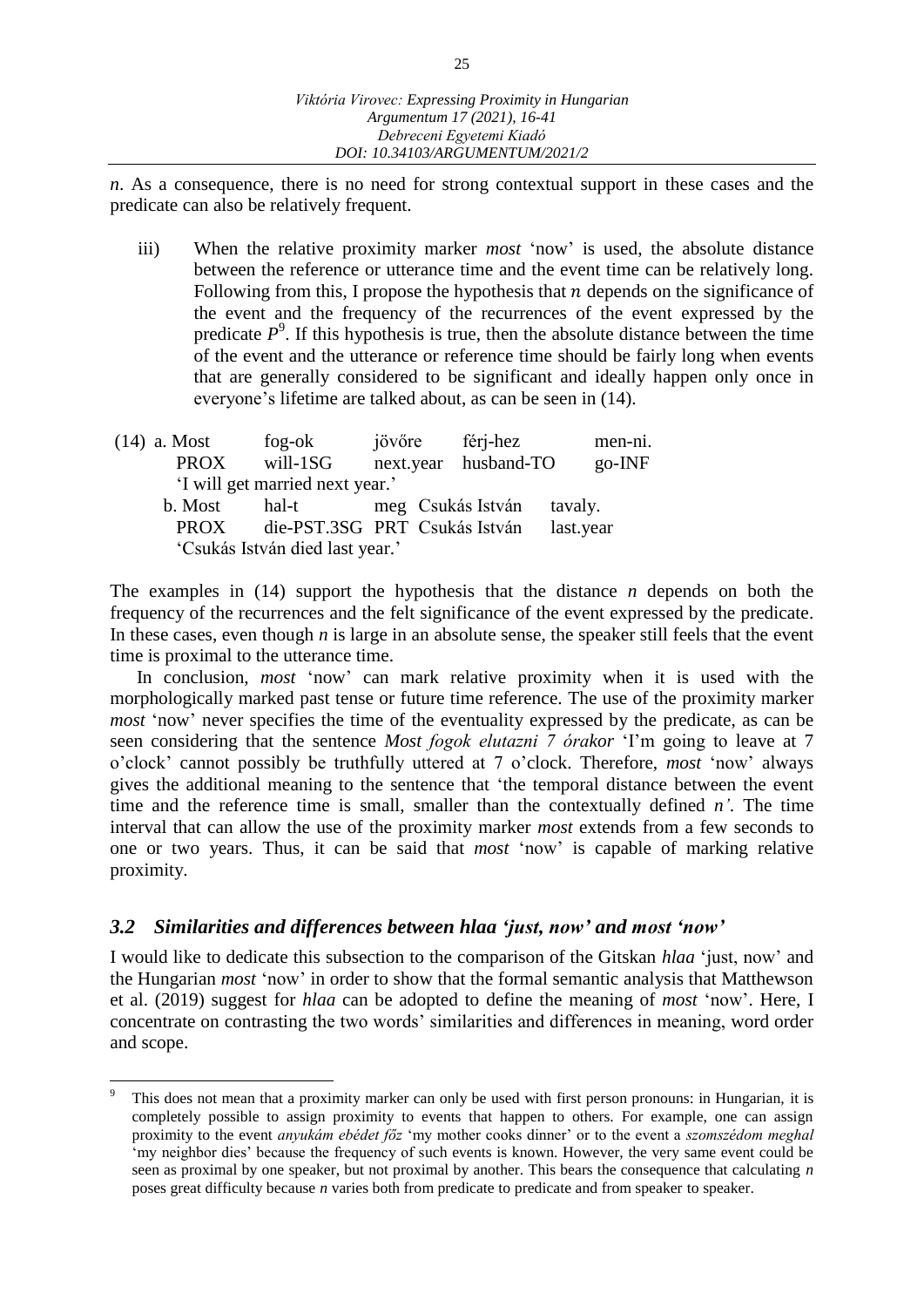The Gitskan word *hlaa* 'just, now' always precedes the predicate. Accordingly, *hlaa* is considered to be a pre-predicate element. In Gitskan, future tense is marked by the prepredicate element *dim*, while the progressive aspect is marked by the pre-predicate element *yukw*. When all of these elements occur in the same sentence, their order is the following as per (15).

(15) *Hlaa yukw dim saabax-t gaa=hl Gitsegukla*. PROX PROG FUT leave-3 LOC=CN Gitsegukla 'He is just about to leave for Gitsegukla.'

Matthewson et al. (2019: 29)

In contrast with *hlaa, most* 'now' is considered to be an adverb and can appear both preverbally and postverbally. <sup>10</sup> However, it cannot be said that *most* has the same scope and same prosody in each and every pre- and postverbal position, which is unusual for temporal adverbs in Hungarian.<sup>11</sup> Following É. Kiss (2009), I assume that there are two types of adverbials: predicate adverbials, which are also called lower adverbials, and sentence adverbials. In the following, I demonstrate how *most* behaves when used in a sentence containing both a sentence and a predicate adverbial. To aid this demonstration, I use the adverbials *szerintem* 'according-to-me' and *törvényesen* 'legally' as examples of the two adverbial classes.

*Szerintem* 'according-to-me' is a sentence adverbial. Its unmarked position is a pre- or post-topic position in the left periphery, preceding everything except the topic constituent. Moreover, *szerintem* can even precede the topics themselves as its scope extends over the sentence part it precedes and c-commands. When *szerintem* appears postverbally, although its relative position is free, it has the very same scope possibilities and the very same prosody as it has preverbally (É. Kiss 2009: 23). In Hungarian, the main stress falls on the functionally extended predicate; accordingly, sentence adverbials bear secondary stress (É. Kiss 2009: 36).

*Törvényesen* 'legally*'* is a predicate adverbial. Predicate adverbials in Hungarian precede the particle  $+$  verb  $+$  arguments string in the unmarked case, take scope over the constituents they precede and bear primary stress (É. Kiss 2009: 22).

| $(16)$ a. <b>Most</b> | szerintem                                              |  | 'JÁNOS-T törvényes-en választ-ott-ák meg. |  |
|-----------------------|--------------------------------------------------------|--|-------------------------------------------|--|
|                       | this-time according-to.me John-ACC legal-ly            |  | elect-PST-3PL PRT                         |  |
|                       | 'This time, in my opinion, they elected JOHN legally.' |  |                                           |  |

- b. Szerintem **most** 'JÁNOS-T törvényes-en választ-ott-ák meg. according-to.me this-time John-ACC legal-ly elect-PST-3PL PRT 'In my opinion, this time, they elected JOHN legally.'
- c. Szerintem János-t '**most** választ-ott-ák meg törvényes-en. according-to-me John-ACC PROX elect-PST-3PL PRT legal-ly 'In my opinion, they JUST elected John legally.'

 $\overline{a}$ 

Here, I will only focus on the use of *most* 'now' together with the morphologically marked past-tense, as this is the only case where it is clear that *most* 'now' does not mean 'right now' and that *most* 'now' cannot trigger the event-in-progress reading.

<sup>&</sup>lt;sup>11</sup> É. Kiss (2009) claims that Hungarian adverbials seem to have the same scope and prosody both in a preverbal and in a postverbal position (É. Kiss 2009:23).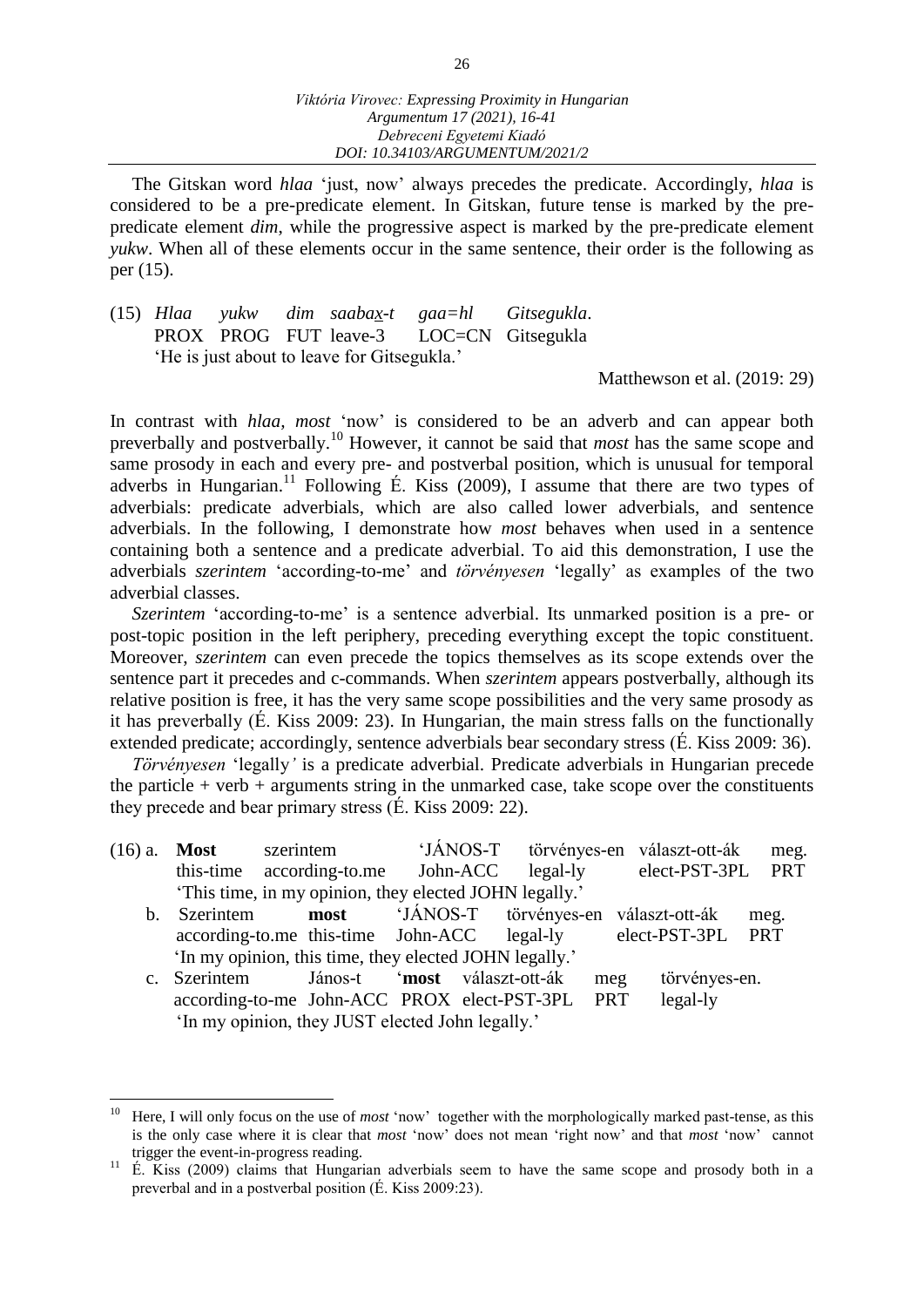|                                                               | d. Szerintem                                              | János-t | 'törvényes-en ' <b>most</b>              |      |  | választ-ott-ák    | meg.  |  |  |  |  |
|---------------------------------------------------------------|-----------------------------------------------------------|---------|------------------------------------------|------|--|-------------------|-------|--|--|--|--|
|                                                               | according-to.me John-ACC legal-ly                         |         |                                          | PROX |  | elect-PST-3PL PRT |       |  |  |  |  |
|                                                               | 'In my opinion, they legally elected John very RECENTLY.' |         |                                          |      |  |                   |       |  |  |  |  |
|                                                               | e. Szerintem                                              |         | 'JÁNOS-T törvényes-en választ-ott-ák meg |      |  |                   | most. |  |  |  |  |
| according-to-me John-ACC legal-ly elect-PST-3PL RRT this-time |                                                           |         |                                          |      |  |                   |       |  |  |  |  |
|                                                               | 'In my opinion, they legally elected JOHN this time.'     |         |                                          |      |  |                   |       |  |  |  |  |

In (16a), (16b) and (16e), *most* 'now' is a sentence adverbial meaning 'this time'. The examples of particular interest for the purposes of this article are (16c) and (16d) because these are the cases where *most* 'now' directly precedes the verb and marks proximity. (16c) and (16d) also differ from the other examples in (16) concerning their prosodic feature: in these two examples, the main stress falls on *most* while in the other cases, it does not. One could argue that *most* is simply a predicate adverbial when it is used as a proximity marker. However, predicate adverbials can appear postverbally and when they do, they can stand in any order concerning both the major constituents and one another (É. Kiss 2009: 22). *Most* means 'this time' when it is in the postverbal domain and can only mark proximity when it directly precedes the verb. Consequentially, the relative proximity marker *most* is not a predicate adverbial. It must also be noted that in (16c) and (16d), *most* is obligatorily focused with the meaning 'John was elected RECENTLY (and not a long time ago)'*.* Additionally, when there is any degree of contrast in the context, the proximity marker *most* is frequently *only*-focused.

(17) János-t CSAK MOST választ-ott-ák meg és máris le-mond-ott. now elect-PST-3PL PRT and already PRT-say-PST.3SG 'John got elected only recently, but he has already resigned.'

In conclusion, we can claim that *most* 'now' behaves very differently when it directly precedes the verb, as this is the only case where *most* expresses proximity. Moreover, the proximity marker *most* does not have the same properties as other predicate or sentence adverbials. In order to provide adequate evidence for the claim that *most* 'now' is a proximal aspect marker, we shall further examine its interaction with tense, other aspects, and modality in Hungarian. In order to show that a proximity marker can have aspectual properties across various languages and to better understand the nature of proximal aspect, further crosslinguistic studies on this topic are necessary.

The difference in meaning between *hlaa* 'just, now ' and *most* 'now' is best shown by means of the following two examples. The context and examples in (18) have been adopted from Matthewson et al. (2019).

#### (18) **Rain context:**

**[We were enjoying the sunshine in the garden. Black clouds have just gathered, and it looks like it is about to rain any minute now.]**

a. # Yukw dim wis. PROG FUT rain 'It is going to rain.' [**imminence prefers** *PROX*]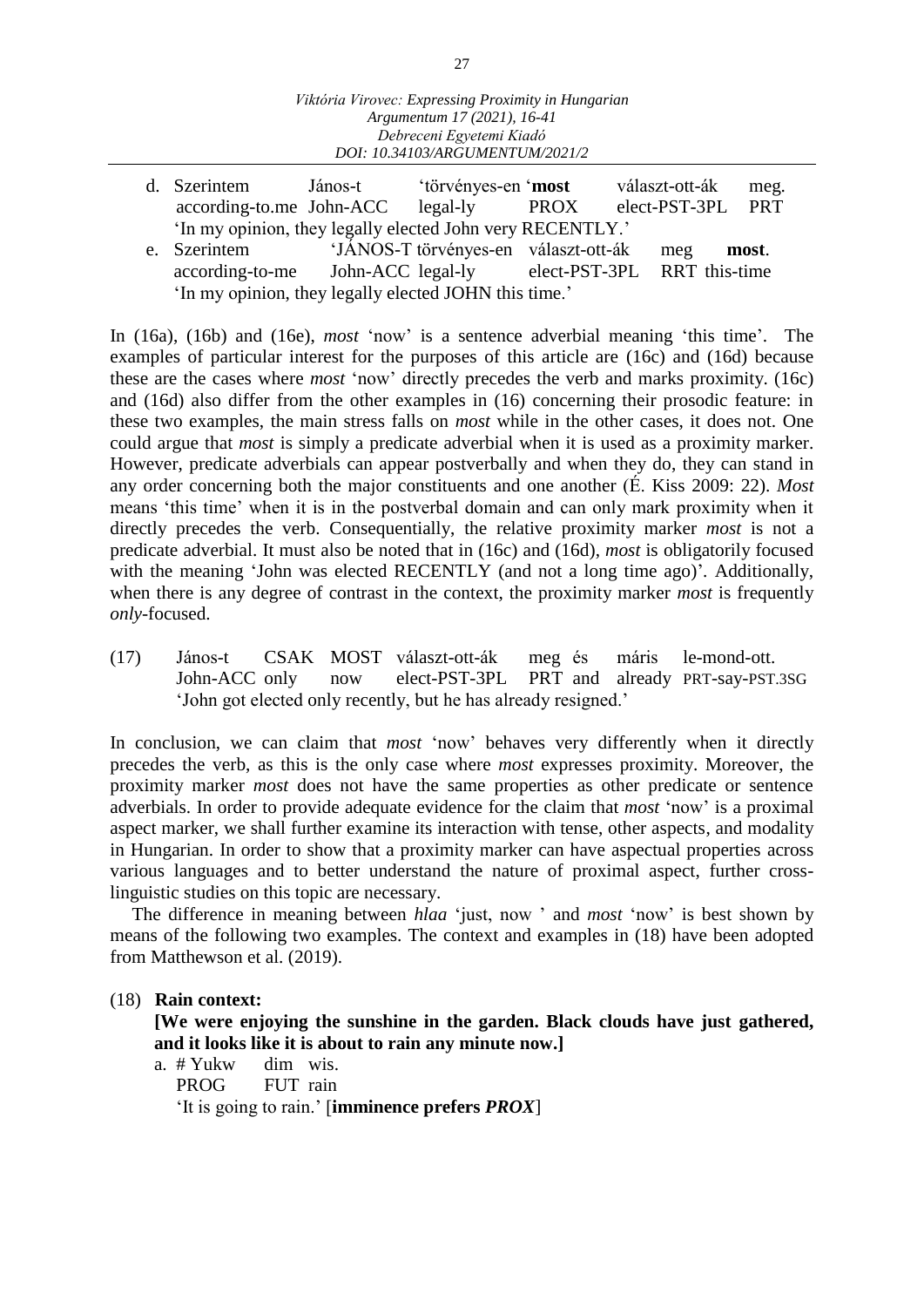b. Hlaa yukw dim wis. PROX PROG FUT rain 'It is going to rain.'

Matthewson et al. (2019:33)

(18a) is odd in the rain context because the rain is imminent and therefore proximal in an absolute sense. Not surprisingly, in that case, speakers prefer the use of the proximity marker as in (18b). However, in Hungarian, both *Esni fog* 'Rain-INF FUT' and *Most esni fog* 'PROX rain-INF FUT' are possible in such a context. The only difference between the two is the degree to which the speakers wish to emphasize the proximity of the event.

#### (19) **Wedding context:**

**[You are talking to an old friend and telling them about your life. You are going to get married next month. You feel like the utterance time is very close to the event time of your wedding considering how infrequent and significant the event is in your life.]**

- a. # A jövő hónap-ban férj-hez megy-ek. the next month-IN husband-TO go-1SG 'I am going to get married next month.' **[this is a neutral statement about the wedding that is going to happen next month]**
- b. Most megy-ek férj-hez a jövő hónap-ban. PROX go-1SG husband-TO the next month-IN **[this sentence expresses and emphasizes that the event is seen as proximal]**

Therefore, it is not true that *most* 'now' can always be omitted with no change in sentence meaning. If the event is proximal in the view of the speaker and they want to emphasize this felt proximity, *most* 'now' must be included*. Most* gives the sentence the additional meaning that 'the temporal distance of the event time and the utterance time is small in the speaker's view, given the significance and the frequency of the event'. Without *most*, we cannot say anything about the felt proximity of the event, therefore we do not know if the distance between the event time and the utterance time is less or more than *n*. In other words, although we do know the distance between the utterance and the event time without *most*, without *most*, the utterance contains no information on the felt proximity of the event.

As we continue contrasting *hlaa* 'just, now' and *most* 'now', it must be noted that whereas *hlaa* 'just, now' is obligatory if the event is proximal in an absolute sense, *most* 'now' is obligatory if the event is relatively proximal and the speaker wishes to emphasize the felt proximity of the event. The following examples serve as further evidence of the latter statement. The adverbial used in these examples, *mostanában* 'these days', is an adverbial that expresses proximity and behaves quite similarly to *most* when it is followed by the *verb + particle + arguments* string.

(20) a. Mostanában/most nevez-t-ék ki elnök-nek. PROX appoint-PST-3SG PRT president-DAT 'He has just been appointed as president.' b. Mostanában ki-nevez-t-ék elnök-nek. these.days PRT-appoint-PST-3SG president-DAT 'He was appointed as president recently.'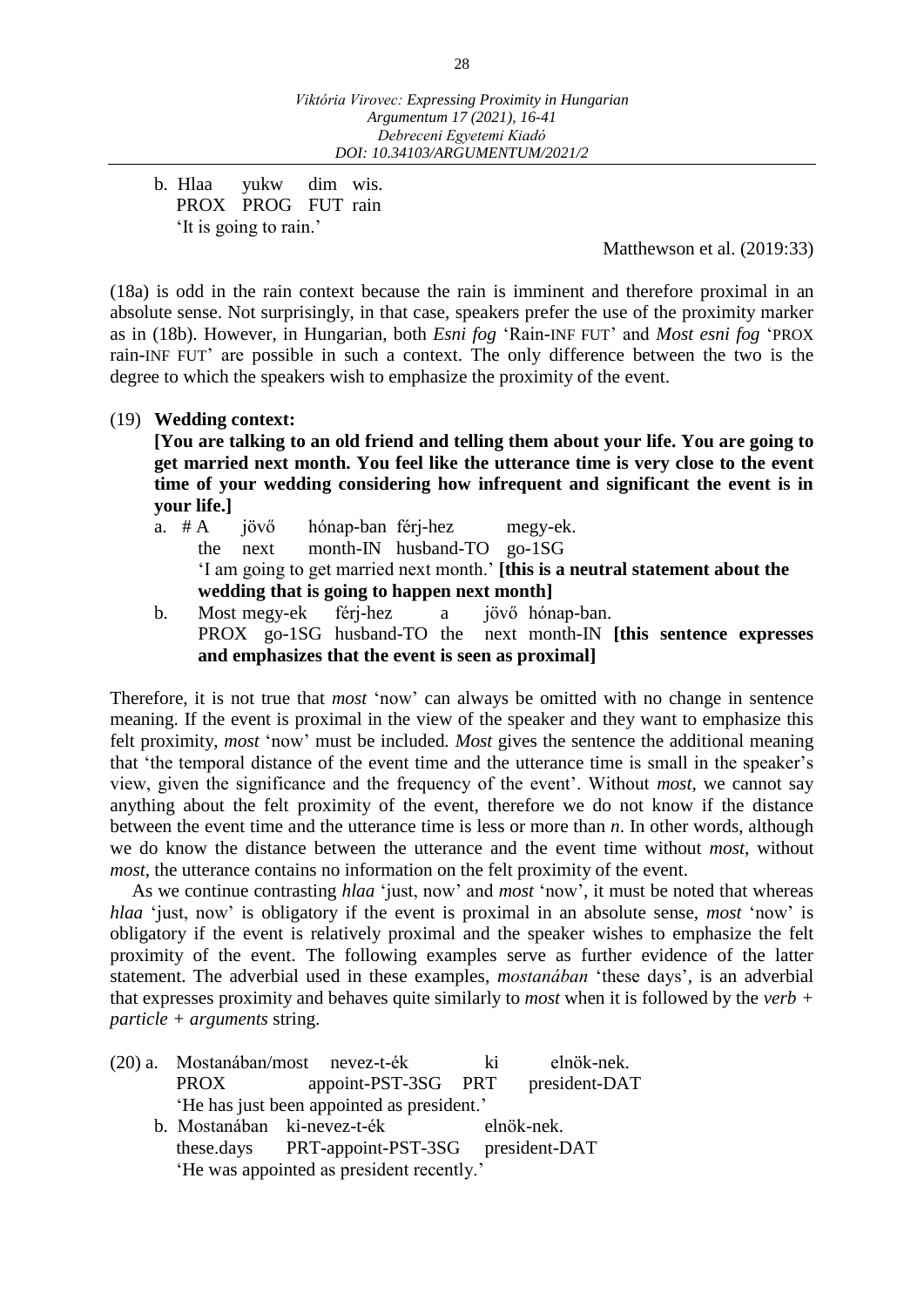(20a) expresses relative proximity. In this example, the speaker wishes to emphasize that the event time is close to the utterance time in their view considering how frequent and significant the event is. Therefore, (20a) can be truthfully uttered even if the event in question happened a few months ago. However, in a context where the speaker is talking about what happened recently, (20b) can be only be truthfully uttered if the event happened a few weeks ago at most.

Despite the differences between *hlaa* 'just, now' and *most* 'now', it can be claimed that both *most* and *hlaa* can give a sentence the additional meaning that 'the temporal distance between the reference time and the event time is small'. However, this contextually defined *n*  is clearly calculated differently in the case of *hlaa* and *most* as they express different kinds of proximity. The significance and the frequency of the recurrences of the same predicate clearly play a very important role in determining *n* in the case of *most* 'now'. As for *hlaa*, the emphasis is, instead, on the absolute distance between the event time and the utterance time.

Therefore, I argue that the meaning the proximity marker *most* adds to a sentence in which it appears can be defined formally in the following way:

(21)  $[\text{most}(RROX)]^{t_0} = \lambda P_{} \lambda t \lambda e[P(e) \& \tau(e) \circ t \& DIST(t, t_0) \leq n]^{12}$ 

#### *3.3 The case of éppen 'just'*

After the detailed discussion of the use of *most* 'now' as a proximity marker and before I turn my attention to the formal semantic analyses of sentences containing the relative proximity marker *most* 'now'. I shall explore the question of whether there is any other element other than *most '*now' or *mostanában* 'nowadays' that can mark relative proximity in Hungarian. The best possible candidate for meeting the required criteria is *éppen* 'just'. Hetzron (1982) points out that *éppen* 'just' has two readings depending on the aspect it is used with. "With descriptive aspect, its reading is '*right at this moment, in progress*', but with factual aspect, it may be used to express immediately preceding completion often translatable as '*has/had just finished doing*'" (Hetzron 1982:168). In this subsection, I would like to show that – similarly to *most* 'now' – *éppen* 'just' can mark relative proximity. However, it must also be remarked that there are some notable differences between the usage of *most* 'now' and *éppen* 'just', some of which are discussed in this subsection.

Similarly to *most* 'now, *éppen* 'just' can be used with the progressive aspect. This particular use of *éppen* 'just' has been given a lot of attention in previous literature; see e.g. É. Kiss (2002), Csirmaz (2004), and Palffy-Muhoray (2016). É. Kiss argues that for the progressive aspect to arise, which in turn allows the optional use of *éppen* 'just', the prefix (or particle) must immediately follow the verb and the verb must have an appropriate Aktionsart feature (É. Kiss 2002: 66). For example, the verb cannot denote a momentary action (ibid.).

(22) \*János (éppen) pillant-ott fel az újság-ból, amikor be-lép-t-em. John just glance-PST.3SG PRT the newspaper-from when PRT-enter-PST-1Sg 'John was just glancing up from the newspaper when I entered.' (É. Kiss 2002: 63)

 $12\,$ <sup>12</sup> I assume that the temporal distance can be equal to *n*, but it does not make a big difference because the only thing that changes is that the upper limit that allows the use of the proximity marker is included. However, it does make the model describing how *n* is calculated simpler.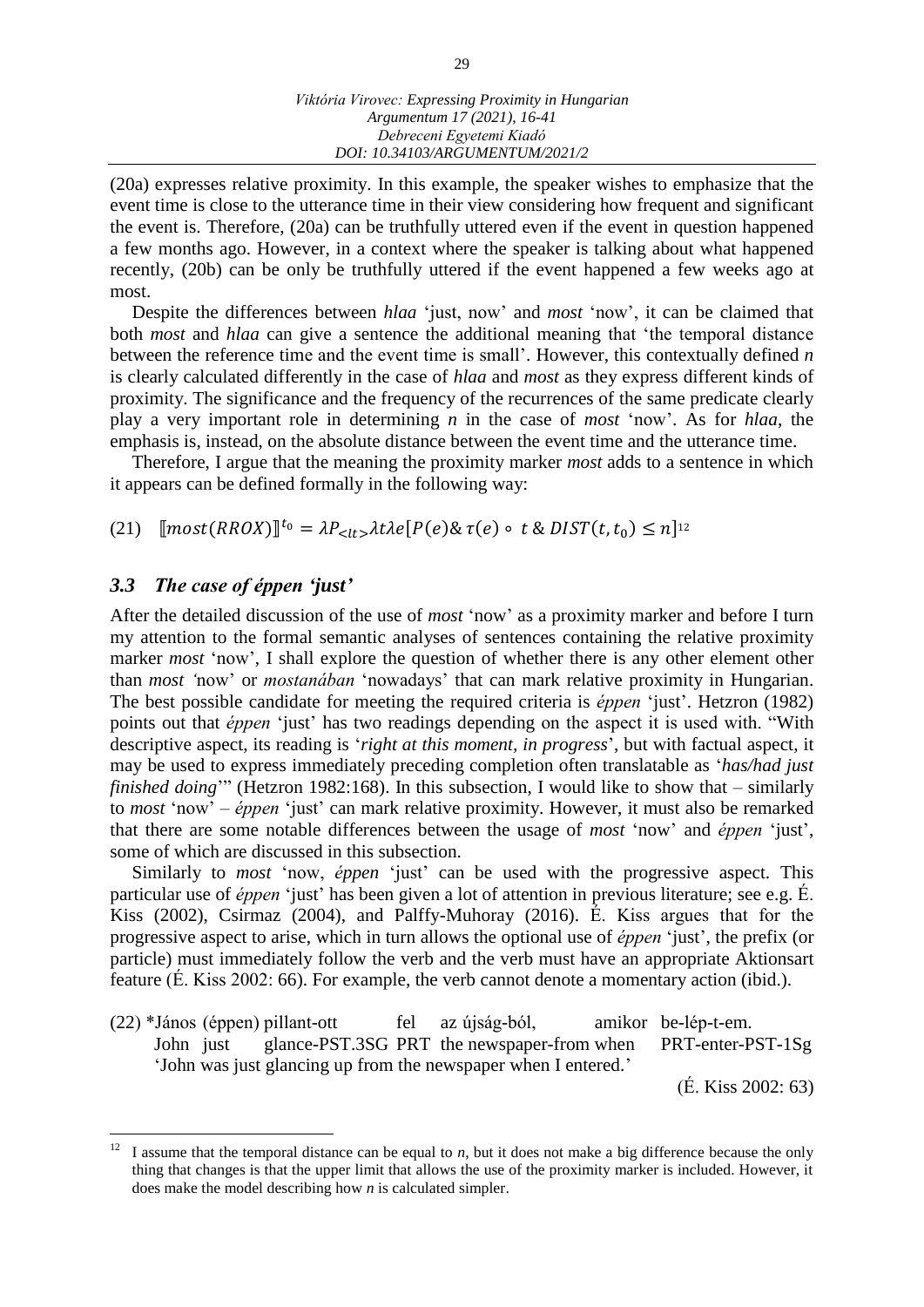Csirmaz (2004) adds to É. Kiss' claims by stating that bare verbs can either have a perfective or an imperfective interpretation. Furthermore, Hungarian possesses elements whose distribution mimics that of particles and which are preverbal in both perfective and imperfective sentences.

- (23) a. Amikor meg-érkez-t-ünk, Juli (éppen) ebéd-et főz-ött. when PRT-arrive-PST-1PL Julie just lunch-ACC cook-PST.3SG 'When we arrived, Julie was cooking lunch.'
	- b. Amikor meg-érkez-t-ünk, Juli (rögtön) ebéd-et főz-ött. when PRT-arrive-PST-1PL Julie straight.away lunch-ACC cook-PST.3SG 'When we arrived, Julie cooked lunch straight away.'

(Csirmaz 2004: 11)

However, neither discuss the use of *éppen* 'just' with perfective interpretation. Instead, *éppen*  is treated as a highly aspect-sensitive adverb that optionally co-occurs with the progressive aspect. As of yet, the only detailed discussion of the uses of *éppen* with perfective aspect (in this case, a full chapter of a doctoral dissertation) is to be found in Palffy-Muhoray (2016). She argues that, when used in certain contexts, *éppen* can mark aspectual distinctions. To support this, she examines the use of *éppen* with perfective aspect and the morphologically marked past tense and claims that with perfective predicates, *éppen* conveys that the reference interval is no longer than run-time of the event (Palffy-Muhoray 2016: 29). She also provides the examples in (24) as evidence and argues that if the temporal frame expression specifies an interval that is substantially longer than the run-time of the event, *éppen* is not acceptable, as can be seen in (24a). However, if the temporal frame expression denotes an interval that is relatively short when compared to the run-time of the event, *éppen* can be used (see 24b). In the absence of explicit temporal information, the addition of *éppen* conveys that the event happened precisely at a contextually salient time as per (24c). According to Palffy-Muhoray, (24c) can thus only be uttered in the following situation: you were walking alongside the tower and John ran out of the tower precisely when you reached the tower.

|      | $(24)$ a. # János éppen hazament a múlt hónap-ban. |        |                          |
|------|----------------------------------------------------|--------|--------------------------|
|      | John just home.go.PST.3SG the last month-IN        |        |                          |
|      | 'John just went home last month.'                  |        |                          |
|      | b. János éppen hazament                            | 3-kor. |                          |
| John | just home.go.PST.3SG 3-TEMP                        |        |                          |
|      | 'John just went home at 3 o'clock.'                |        |                          |
|      | c. János éppen ki-fut-ott                          | a      | torony-ból.              |
| John | just PRT-run-PST.3SG                               | the    | tower-from               |
|      | 'John ran out of the tower (just then).'           |        |                          |
|      |                                                    |        | (Palffy-Muhoray 2016:48) |

I argue that *éppen* 'just' can have an interpretation very different to those previously discussed when used with the past tense and a perfective predicate, namely, that *éppen* can mark proximity. (25) is an example for such use.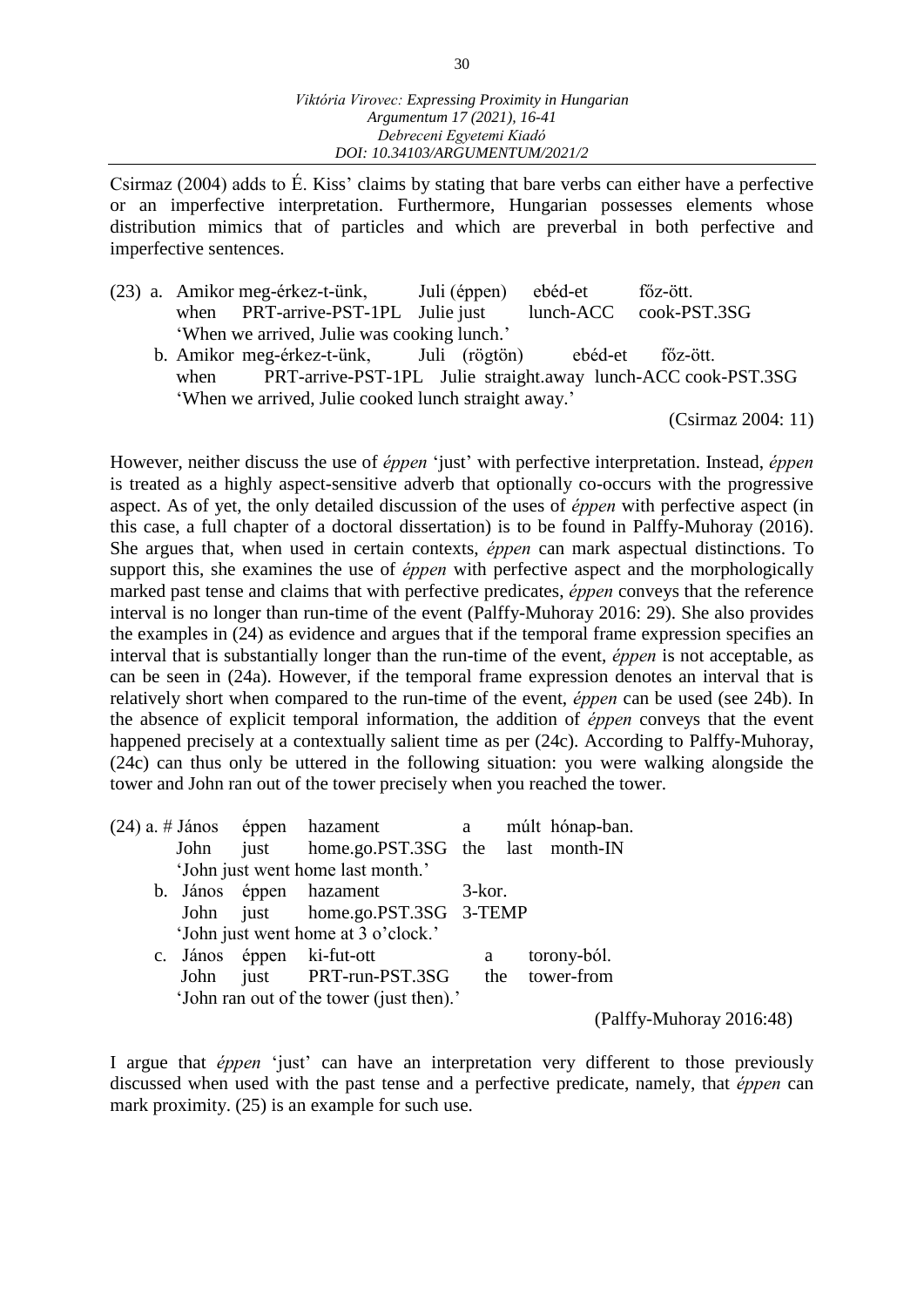#### (25) **Context: Do you know anything about Kati?**

| Kati-nak       | éppen gyerek-e                                 | szület-ett.    | Ez a |               | múlt hét-en |
|----------------|------------------------------------------------|----------------|------|---------------|-------------|
| Kati-DAT       | PROX child-POSS.3SG                            | $born-PST.3SG$ |      | this the last | week-on     |
| történ-t.      |                                                |                |      |               |             |
| happen-PST.3SG |                                                |                |      |               |             |
|                | 'Kati just had a baby. It happened last week.' |                |      |               |             |

In the case of (25), the contextually salient reference time specifies an interval that is substantially longer than the run-time of the event. If we try to apply the criterion of Palffy-Muhoray to this, *éppen* 'just' should be unacceptable, but this is clearly not the case.

Furthermore, the addition of *éppen* 'just' can change the meaning of a sentence. Palffy-Muhoray considers the explanation of this phenomenon an open question (2016: 51). She further notes that (26b) can only have the interpretation in which the event in the main clause precedes the event in the *when*-clause. Accordingly, (26b) implies that John managed to avoid getting wet.

(26) a. János el-fut-ott a torony-hoz, amikor el-ered-t John AWAY-run-PST.3SG the tower-TO when AWAY-start-PST.3SG az eső. the rain 'John ran to the tower when the rain started.' b. János éppen el-fut-ott a torony-hoz, amikor John PROX AWAY-run-PST.3SG the tower-TO when el-ered-t az eső. AWAY-start-PST.3SG the rain 'John had already run to the tower when the rain started.' (Palffy-Muhoray 2016: 51)

I argue that in (26b), *éppen* 'just' is a relative proximity marker and as such places the eventtime of the 'arriving at the tower' event proximal to the event expressed by the *when*-clause. Because *éppen* is combined with the morphologically marked past tense, it conveys the meaning that 'the event happened in the past and close to the reference time (defined by the *when*-clause)'. Formally, (26b) means the following; 'there was a time *t'* that precedes the reference time (the time of the start of the raining event), John arrived at the tower at *t'* and the temporal distance between *t'* and the reference time is small'. In cases such as that in (26b), the use of the proximity marker *éppen* is obligatory in order for a proximal interpretation to arise, as the sentence receives a very different reading when *éppen* is omitted (see (26a)).

At this point, one can still argue that *éppen* 'just' is not a proximity marker and simply triggers the perfective interpretation instead. However, if we consider sentences in which *éppen* 'just' co-occurs with future time reference, it is easy to see this is not so.

(27) Nekem úgy tűn-t, hogy Péter éppen vizsgáz-ni fog. for.me like.that seem-PST.3SG that Peter PROX take.an.exam-INFwill.3SG 'It seemed to me that Peter was just about to take an exam.'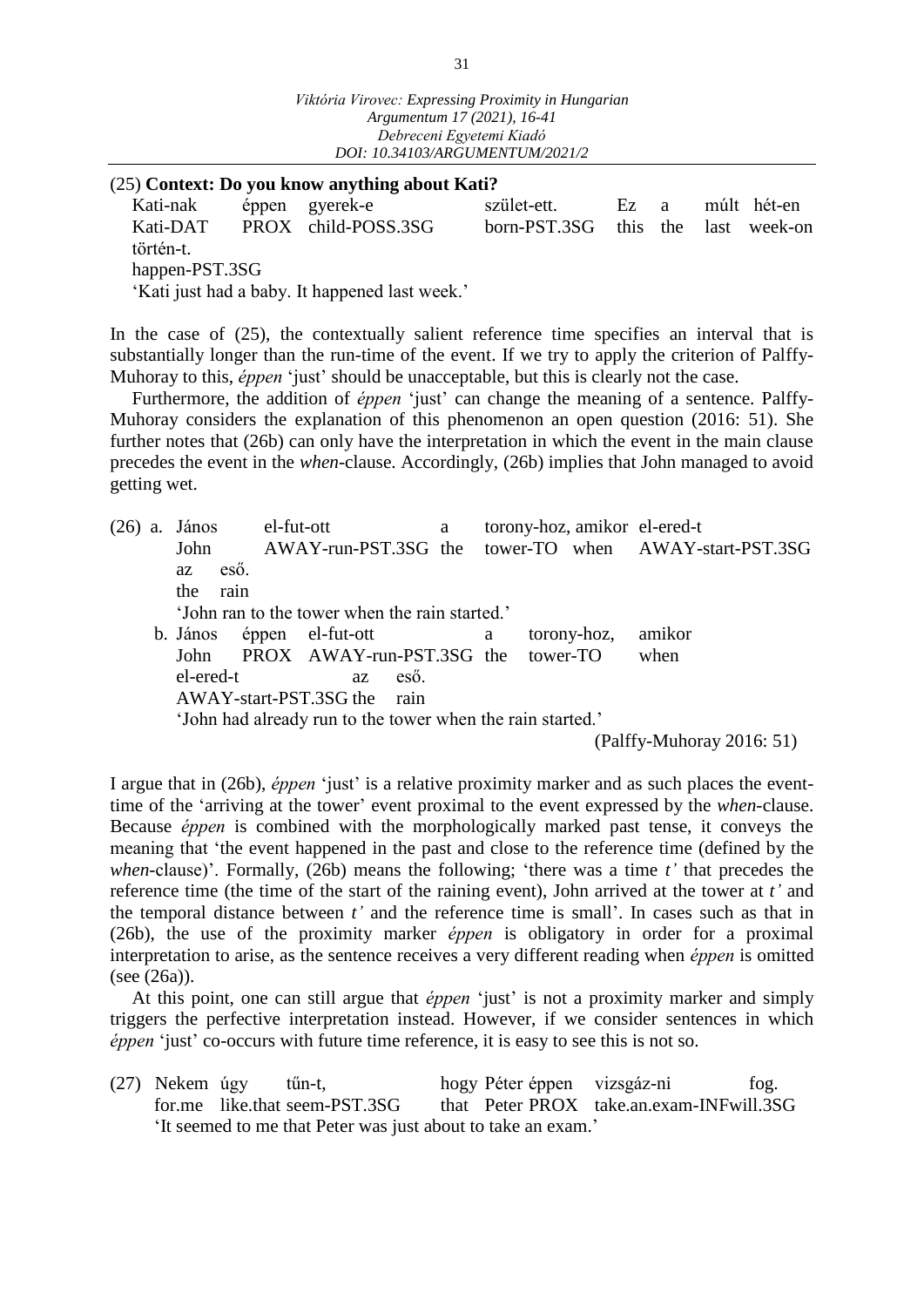Formally, (27) means the following: 'there was a time *t'* that followed the reference time (the time of Peter being seen), Peter probably took an exam at *t'*, and the temporal distance between the reference time and *t'* is small'.

*Éppen* 'just' can occur with the perfective (26) and the prospective (27) aspects, but it does not mark either of them. Instead, *éppen* adds the additional meaning to the sentences that the time of the event is proximal to the reference time. In other words, the temporal distance between the event time and the utterance time is small.

The last step here is to show that the proximity *éppen* 'just' expresses is relative. In order to achieve this, I have chosen to exemplify this with two predicates whose significance and frequency of recurrence differ greatly. In the case of (28a), *éppen* can be used even if the event happened two weeks ago. However, (28b) is very unlikely to be uttered considering how frequent the event is.

#### (28) a. **Context: Did you see John? How was he?**

János szomorú-nak tűn-t, mert *éppen* el-veszt-ette a John sad-DAT seem-PST.3SG because PROX PRT-lose-PST.3SG the báty-já-t. A báty-ja *két hete* hal-t meg. brother-POSS.3SG-ACC the brother-POSS.3SG two week.ago die-PST.3SG PRT 'John seemed sad because he had lost his brother. His brother died *two weeks ago*.' b. **Context: What has John done today?**

# János *éppen* meg-mos-ta a fog-á-t. Ez John PROX PRT-wash-PST.3SG the tooth-POSS.3SG-ACC This körülbelül *öt órája* történ-t. approximately five hour.ago happen-PST.3SG 'John has just brushed his teeth. This was about *5 hours ago*.'

In (28), *éppen* 'just' marks the relative proximity of the event time and the reference time. Accordingly, similarly to *most* 'now', *éppen* can give the sentence the additional meaning that 'the temporal distance of the event time expressed by the predicate and the reference time is less than or equal to a contextually defined *n*'. As opposed to *most* 'now', in the case of *éppen* 'just', the event time can be expressed in the context, but not in the clause that contains *éppen*  'just' as shown in (29).

|  |                     |  |  | (29) a. Eppen új állás-t kap-t-am (*két hete), (amikor ki-tör-t |  |  |                                                                                     |
|--|---------------------|--|--|-----------------------------------------------------------------|--|--|-------------------------------------------------------------------------------------|
|  |                     |  |  |                                                                 |  |  | PROX new job-ACC get-PST-1SG two week.ago when OUT-break-PST.3SG                    |
|  |                     |  |  | a pandémia). Két hete dolgoz-t-am ott akkor.                    |  |  |                                                                                     |
|  |                     |  |  | the pandemic two week.ago work-PST-1SG there then               |  |  |                                                                                     |
|  |                     |  |  |                                                                 |  |  | If had just got a new job when the pandemic broke out. I had been working there for |
|  | two weeks by then.' |  |  |                                                                 |  |  |                                                                                     |
|  |                     |  |  | b. Most kap-t-am új állás-t két hete.                           |  |  |                                                                                     |

| D. <i>MOSI</i> Kap-t-am |                                       | ui alias-t  | кеі пете.    |
|-------------------------|---------------------------------------|-------------|--------------|
|                         | PROX get-PST-1SG                      | new job-ACC | two week.ago |
|                         | 'I just got a new job two weeks ago.' |             |              |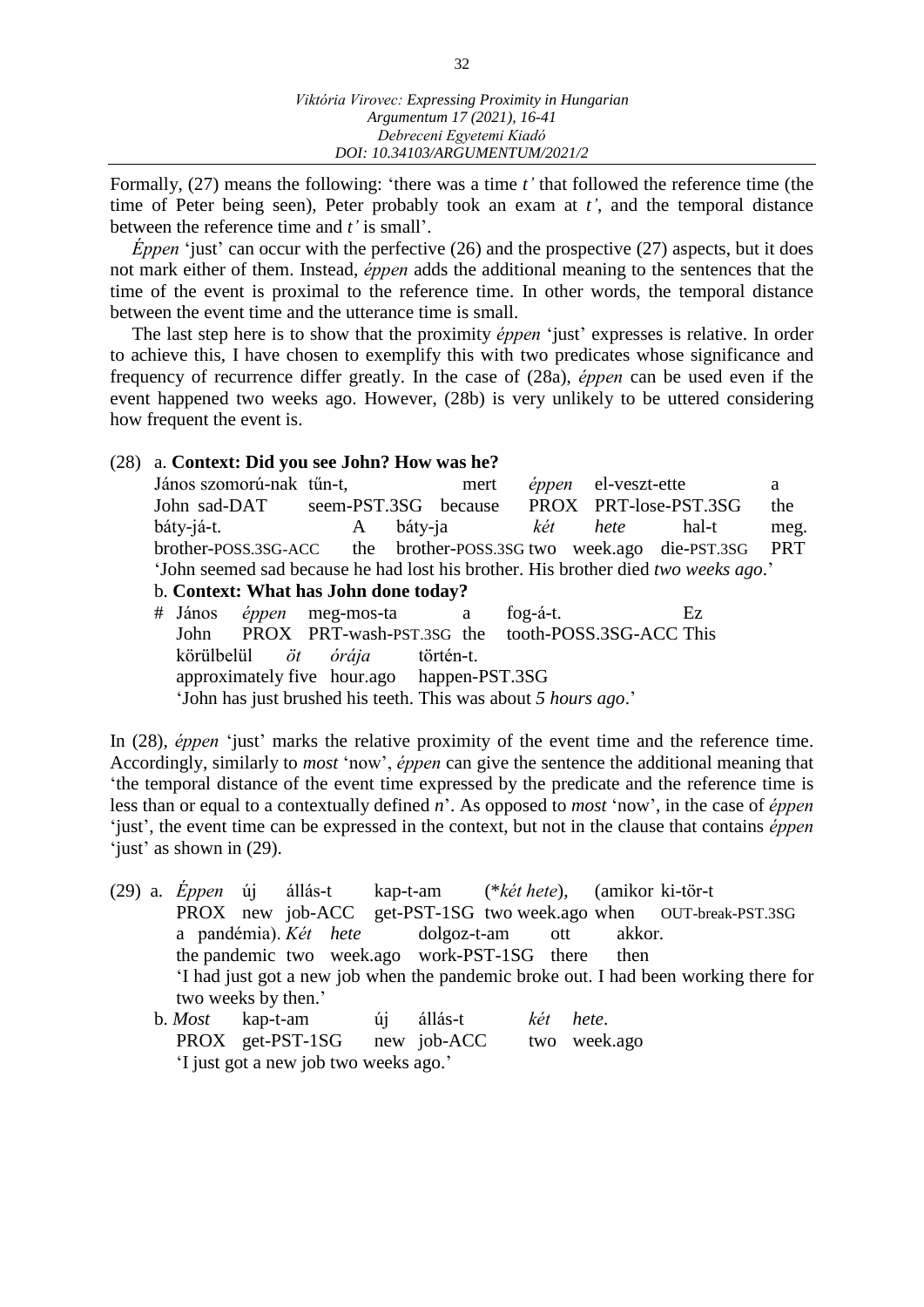Moreover, *éppen* 'just' is followed by the *particle* + *verb* + *arguments* string when it marks relative proximity. Additionally, *éppen* can neither be focused<sup>13</sup> nor *only*-focused as can be seen in (30a) and (30b), respectively.

(30) a. \*Juli-nak ÉPPEN szület-ett kislány-a és nem Judy-DAT PROX born-PAST.3SG little.girl-POSS.3SG and not régebben szül-t. long.ago give.birth-ACC 'Judy has JUST had a baby girl and it wasn't a long time ago that she gave birth.' b. \*CSAK ÉPPEN hal-t meg a báty-ja. only PROX die-PST.3SG PRT the older.brother-POSS.3SG 'His/Her brother ONLY RECENTLY died.'

As a result of this phenomenon, we cannot say that the two sentences *János most vesztette el a nagyapját* 'John RECENTLY lost his grandfather' and *János éppen elvesztette a nagyapját* 'John has just lost his grandfather' can always be used interchangeably. Let us consider, for example, the following context.

(31) **Context: You and your friends are talking about big life events. Peter and John both say that their granddad recently died. Peter's granddad died 4 years ago. John's granddad died just a few weeks ago. You think that Peter is not right. You do not see the event as proximal. Therefore, you say:**

|      |  | a. János nagyapja                                                     |     | MOST hal-t  |      | meg, |
|------|--|-----------------------------------------------------------------------|-----|-------------|------|------|
| John |  | grandfather-POSS.3SG just PROX die-PST.3sg PRT                        |     |             |      |      |
| de a |  | Péter-é                                                               | már | régen.      |      |      |
|      |  | but the Peter-POSS.3SG already long.time.ago                          |     |             |      |      |
|      |  | 'John's grandfather RECENTLY died, but Peter's died a long time ago.' |     |             |      |      |
|      |  | b. *János nagyap-ja                                                   |     | ÉPPEN hal-t | meg, |      |
| John |  | grandfather-POSS.3SG PROX die-PST PRT                                 |     |             |      |      |
| de a |  | Péter-é                                                               | már | régen.      |      |      |
| but  |  | the Peter-POSS.3SG already long.time.ago                              |     |             |      |      |
|      |  | 'John's grandfather JUST died, but Peter's died a long time ago.'     |     |             |      |      |

Drawing from this, whenever there is some kind of contrast in the context, the use of *éppen* 'just' becomes unacceptable.

When *éppen* 'just' is used together with the *verb* + *particle* + *arguments* string, it triggers the progressive reading<sup>14</sup>. In this case, *éppen* can occur in almost every position of the sentence.

(32) (**Éppen**) ment (**éppen**) le (**éppen**) a lépcső-n (**éppen**), amikor… just go.PST.3SG just PRT just the stairs-ON just when 'He/She was just going down the stairs, when….'

(Palffy-Muhoray 2016: 52)

 $\overline{a}$ 

<sup>&</sup>lt;sup>13</sup> Palffy-Muhoray also notes that *éppen* 'just' cannot receive stress associated with focus, despite the fact that it is frequently pre-verbal (2016).

<sup>&</sup>lt;sup>14</sup> Palffy-Muhoray argues that the delimited habitual reading is also available in this case (2016: 52).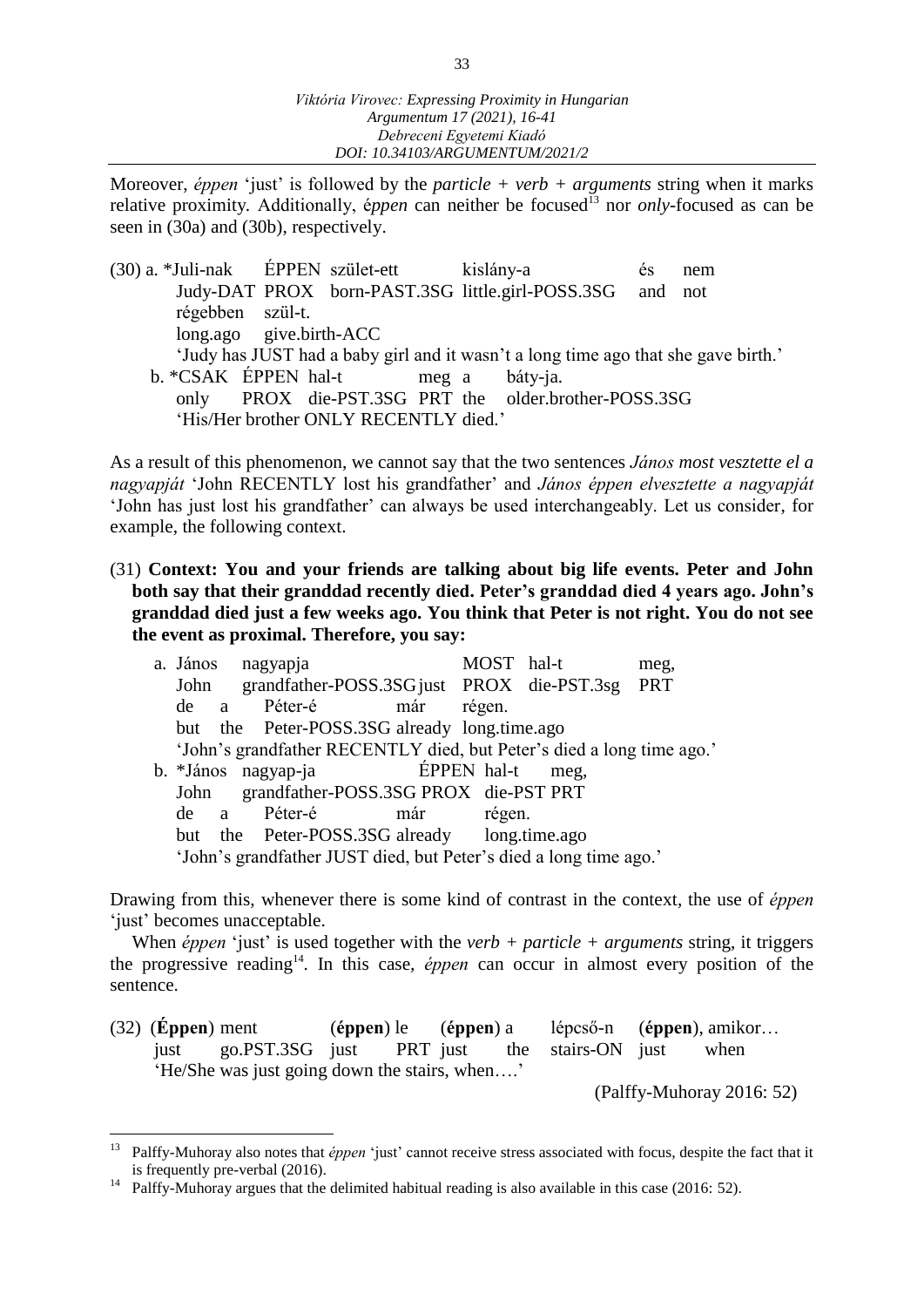Palffy-Muhoray claims that "*éppen* pre-verbal placement does not indicate a special status of the sort claimed for other pre-verbal elements such as negation, focus, and *wh*-words in Hungarian. Rather, *éppen*'s syntactic behavior is parallel to the one of other discourse particles" (Palffy-Muhoray 2016: 54). I agree with this statement to a certain extent. Namely, *éppen* 'just' can indeed occur in various positions in the sentence, but when it co-occurs with the perfective aspect and changes its position, similarly to *most* 'now', the meaning of the sentence can change, too. For example, according to Palffy-Muhoray, if *éppen* precedes *a toronyhoz* 'to the tower' forming the string *éppen a toronyhoz, éppen* gives rise to the precisifying effect (Palffy-Muhoray 2016: 65). As for the proximity reading, there are only two positions in which *éppen* has this reading, one being that in the pre-predicate domain when it directly precedes the verb and the other being that in the post-predicate domain. However, the latter is slightly marked and requires a special kind of prosody.

|  | (33) a. János éppen el-fut-ott                             |                                    |           |    |      |   | a | torony-hoz,        | amikor |
|--|------------------------------------------------------------|------------------------------------|-----------|----|------|---|---|--------------------|--------|
|  | John                                                       | PROX AWAY-run-PST.3SG the tower-TO |           |    |      |   |   |                    | when   |
|  | el-ered-t                                                  |                                    |           | az | eső. |   |   |                    |        |
|  | AWAY-start-PST.3SG the rain                                |                                    |           |    |      |   |   |                    |        |
|  | 'John had already run to the tower when the rain started.' |                                    |           |    |      |   |   |                    |        |
|  | b. ?János                                                  | el-fut-ott                         |           |    |      | a |   | torony-hoz 'éppen, | amikor |
|  | John AWAY-run-PST.3SG the tower-TO PROX                    |                                    |           |    |      |   |   |                    | when   |
|  | el-ered-t                                                  |                                    | <b>az</b> |    | eső. |   |   |                    |        |
|  | PRT-start-PST.3SG the                                      |                                    |           |    | rain |   |   |                    |        |
|  | 'John had already run to the tower when the rain started.' |                                    |           |    |      |   |   |                    |        |

Therefore, although *éppen* 'just' can satisfy all the criteria that a relative proximity marker must satisfy, it has many properties that set it apart from *most* 'now'. The properties of *most* 'now' and *éppen* 'just' are summarized in the table below. The first two properties are essential properties (henceforth abbreviated E.P.): a lexical item must meet these two criteria in order to be capable of marking relative proximity.

| Property                          | <i>most</i> 'now'  | éppen 'just'              |
|-----------------------------------|--------------------|---------------------------|
| E.P.1: The lexical item can       |                    |                           |
| express the meaning that the      |                    |                           |
| temporal distance between         |                    |                           |
| the event time and the            |                    |                           |
| reference time are small (i.e.    |                    |                           |
| less than or equal to n).         |                    |                           |
| E.P.2: $n^{15}$ depends solely on |                    |                           |
| the context, the significance,    |                    |                           |
| and recurrence frequency of       |                    |                           |
| the event expressed by the        |                    |                           |
| predicate, and the speaker.       |                    |                           |
| event time can<br>The<br>be       |                    |                           |
| expressed in the same clause      | in the same clause | only in different clauses |

 $\overline{a}$ <sup>15</sup> The maximum of the temporal distance between the event time and the reference time (utterance time) that still allows the use of the proximity markers.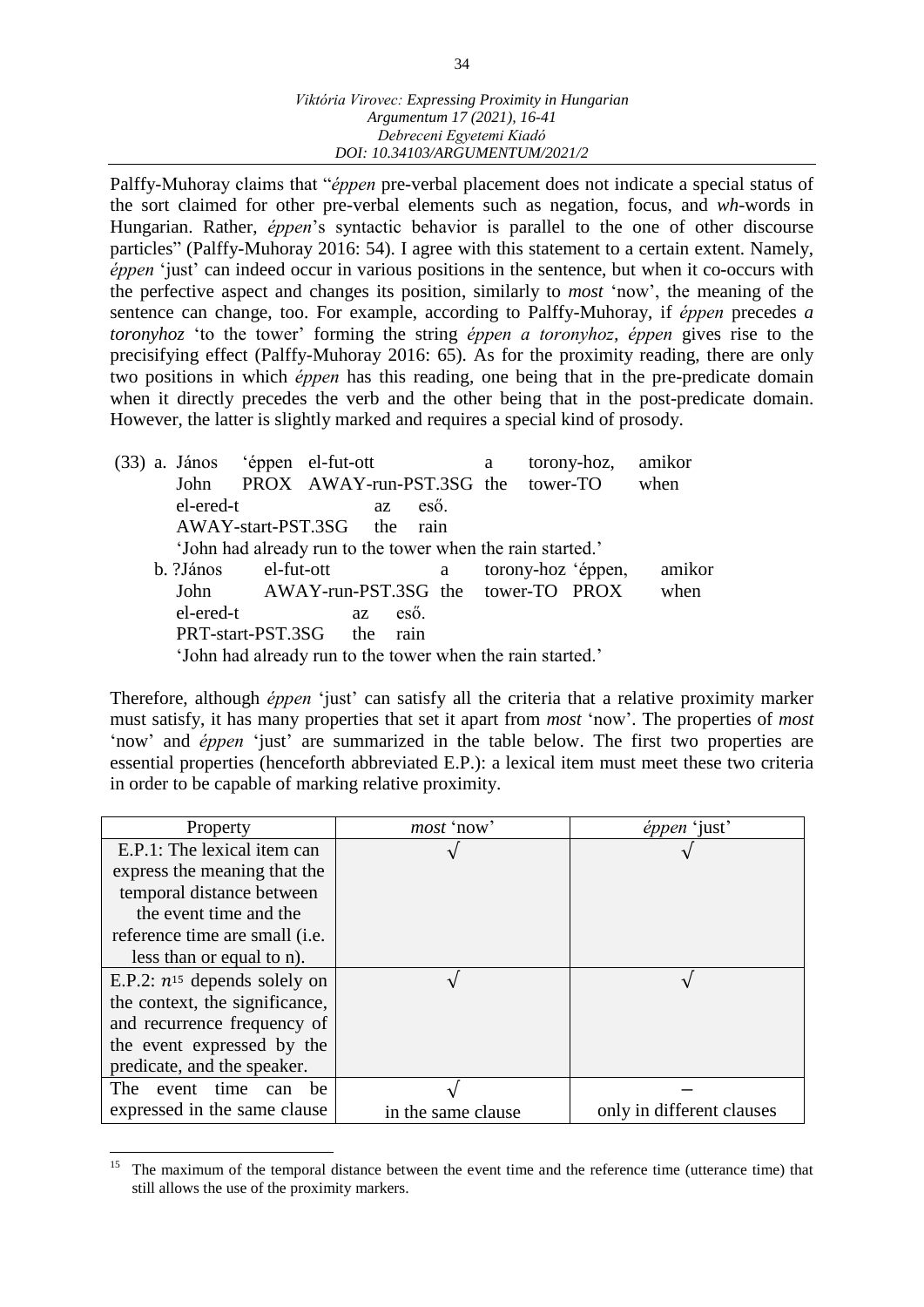| Viktória Virovec: Expressing Proximity in Hungarian |
|-----------------------------------------------------|
| Argumentum 17 (2021), 16-41                         |
| Debreceni Egyetemi Kiadó                            |
| DOI: 10.34103/ARGUMENTUM/2021/2                     |

| that contains the proximity    |                          |                               |
|--------------------------------|--------------------------|-------------------------------|
| marker.                        |                          |                               |
| The lexical item always        |                          |                               |
| precedes the verb in its       | always precedes the verb | directly precedes the verb in |
| unmarked position. (When it    | directly                 | its unmarked position         |
| is in a different position, it |                          |                               |
| does not mark relative         |                          |                               |
| proximity.)                    |                          |                               |
| It is always focused and can   |                          |                               |
| be <i>only</i> -focused        | always focused           | cannot be focused             |

*Table 2. Properties of the relative proximity markers* most *'now' and* éppen *'just'*

*Éppen most* 'just now' also exists and can trigger the proximal interpretation. In the case of *éppen most* 'just now', *most* 'now' marks the proximity and *éppen* 'just' only modifies this proximity. The evidence supporting my claim is that *éppen most* 'right now' has the exact same properties as *most* 'now' as presented in Table 2.

- (34) a. (Éppen) most/ Éppen \*(most) takarít-ott-am ki két órá-val ezelőtt. just PROX just PROX clean-PST-1SG PRT two hour-with ago 'I cleaned up just now, two hours ago.'
	- b. (ÉPPEN) MOST/ ÉPPEN \*(MOST) takarít-ott-am ki és just now just now clean-PST-1SG PRT and nem tegnapelőtt. not yesterday.before 'I have cleaned up JUST NOW and not the day before yesterday.'

# *3.4 The use of most 'now' and éppen 'just' in embedded contexts*

There is one last notable topic that has not been discussed so far in connection with the use of the Hungarian proximity markers, which is their use in embedded contexts. In this subsection, I discuss how the Hungarian proximity markers *most* 'now' and *éppen* 'just' behave in embedded contexts.

*Most* 'now' and *éppen* 'just' can be used with a past salient reference time and in such cases, they can place the event proximal to the past salient reference time. The event can happen either before the past salient reference time as in (35), henceforth referred to as the anterior past reading, or after the reference time as in (36), henceforth referred to as the future in the past reading.

(35) **Context: You called your friend a month ago and he told you that he had just passed his last exam 2 days before you called.**

| a. János az-t |               |  | mond-t-a egy hónapja, hogy most fejez-te                           |  | be |
|---------------|---------------|--|--------------------------------------------------------------------|--|----|
|               |               |  | John that-ACC say-ACC-3SG a month.ago that PROX finish-PST.3SG PRT |  |    |
|               | a vizsgá-i-t. |  |                                                                    |  |    |

the exam-POSS.PL.3SG-ACC

'John told me a month ago that he had just finished his exams.'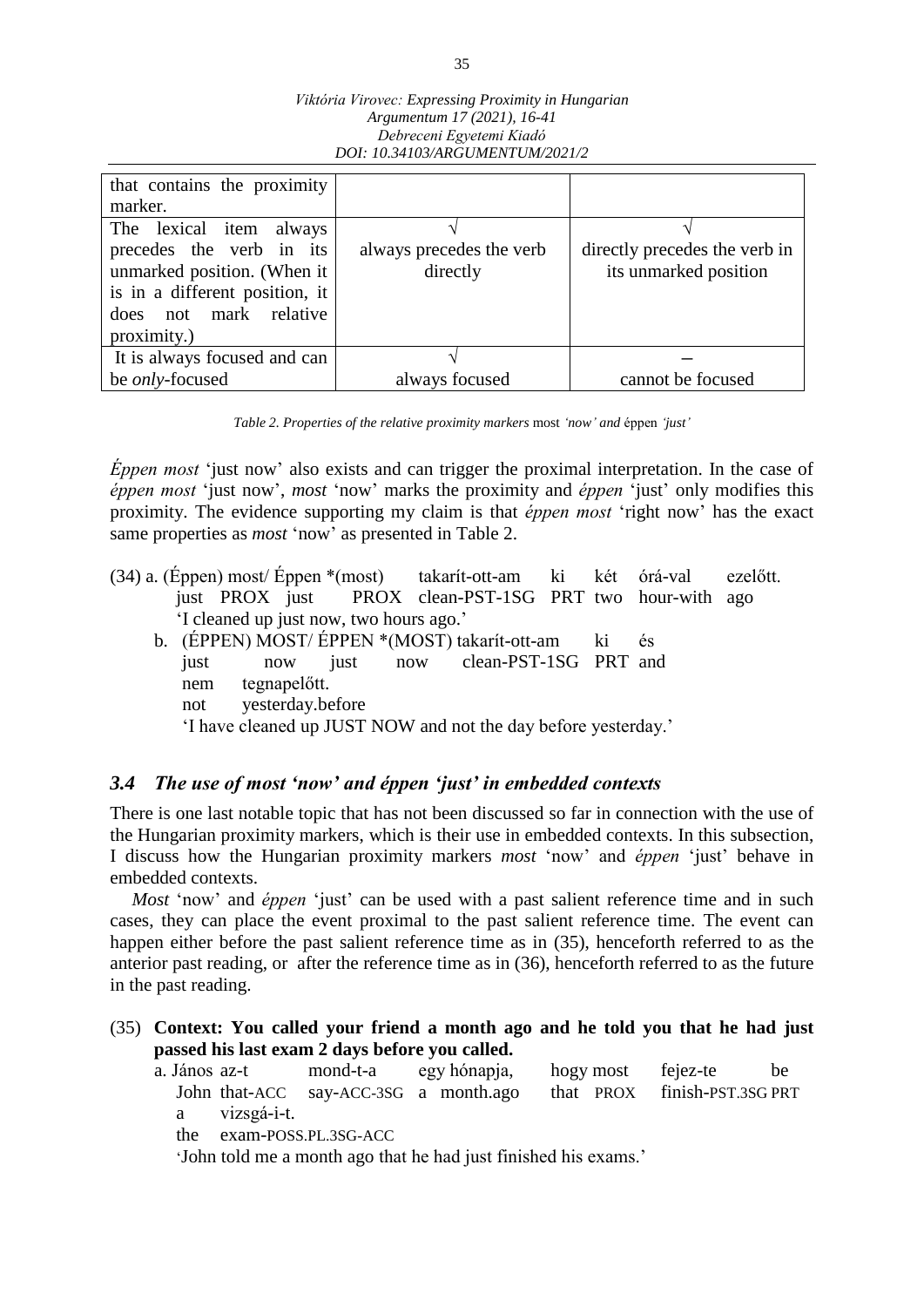|  |               | 0. Janos az-t 1110nd-t-a egy honapja, |                                                                 |  | $\log y$ eppen $\log$ -rejez-le |
|--|---------------|---------------------------------------|-----------------------------------------------------------------|--|---------------------------------|
|  |               | John that-ACC say-ACC-3SG a month.ago |                                                                 |  | that PROX PRT-finish-PST.3SG    |
|  | a vizsgá-i-t. |                                       |                                                                 |  |                                 |
|  |               | the exam-POSS.PL.3SG-ACC              |                                                                 |  |                                 |
|  |               |                                       | (Lake told me a manth ago that he had just finished his avenue) |  |                                 |

'John told me a month ago that he had just finished his exams.'

(36) **Context: Your wife called you two months ago (at which time she was pregnant) and told you that she was about to give birth. Your baby would have been premature. Fortunately, your child was born one and a half months later than the time of the call and is perfectly healthy.**

| a. Egyik |               |     | este a feleség-em                                       | az-zal | hív-ott                                                                        | fel,       |
|----------|---------------|-----|---------------------------------------------------------|--------|--------------------------------------------------------------------------------|------------|
|          |               |     | one.of evening the wife-POSS.1SG that-INST call-PST.3SG |        |                                                                                | <b>PRT</b> |
| hogy     | most          | fog | szül-ni.                                                |        |                                                                                |            |
| that     |               |     | PROX will.3SG give.birth-INF                            |        |                                                                                |            |
|          |               |     |                                                         |        | 'One evening, my wife called me and told me that she was about to give birth.' |            |
| b. Egyik |               |     | este a feleség-em az-zal                                |        | hív-ott                                                                        | fel,       |
|          |               |     | one.of evening the wife-POSS.1SG that-INST call-PST.3SG |        |                                                                                | <b>PRT</b> |
| hogy     | éppen szül-ni |     | fog.                                                    |        |                                                                                |            |
| that     |               |     | PROX give.birth-INF will.3SG                            |        |                                                                                |            |
|          |               |     |                                                         |        | 'One evening, my wife called me and told me that she was about to give birth.' |            |

The main difference between *most* 'now' and *éppen* 'just' is that sentences containing the proximity marker *most* can always have the reading that the event is proximal to the utterance time rather than the salient reference time. With very strong contextual support such as that in (35a) and (36a), this aforementioned reading can be suppressed, but the sentences in (35a) and (36a) are ambiguous in their interpretation without context. However, we do not experience the same ambiguity in the case of the sentences in which *éppen* 'just' is used.

The properties of *most* 'now' and *éppen* 'just' discussed in this subsection are summarized in the following two tables.

|                          |              |             | WITH THE PAST                                                    | WITH THE NON-PAST             |
|--------------------------|--------------|-------------|------------------------------------------------------------------|-------------------------------|
| <b>SALIENT TIME = UT</b> |              |             | past of UT, close to UT (in                                      | present or future of UT,      |
|                          |              |             | the speaker's view)                                              | close to UT (in the speaker's |
|                          |              |             |                                                                  | view)                         |
|                          | PAST SALIENT | <b>TIME</b> | past of tr, close to tr (in the   present or future of tr, close |                               |
| (tr)                     |              |             | speaker's view) OR past of                                       | to tr OR present or future of |
|                          |              |             | UT, close to UT                                                  | UT, close to UT (in the       |
|                          |              |             |                                                                  | speaker's view)               |

*Table 3. Where* most *'now' places the event time*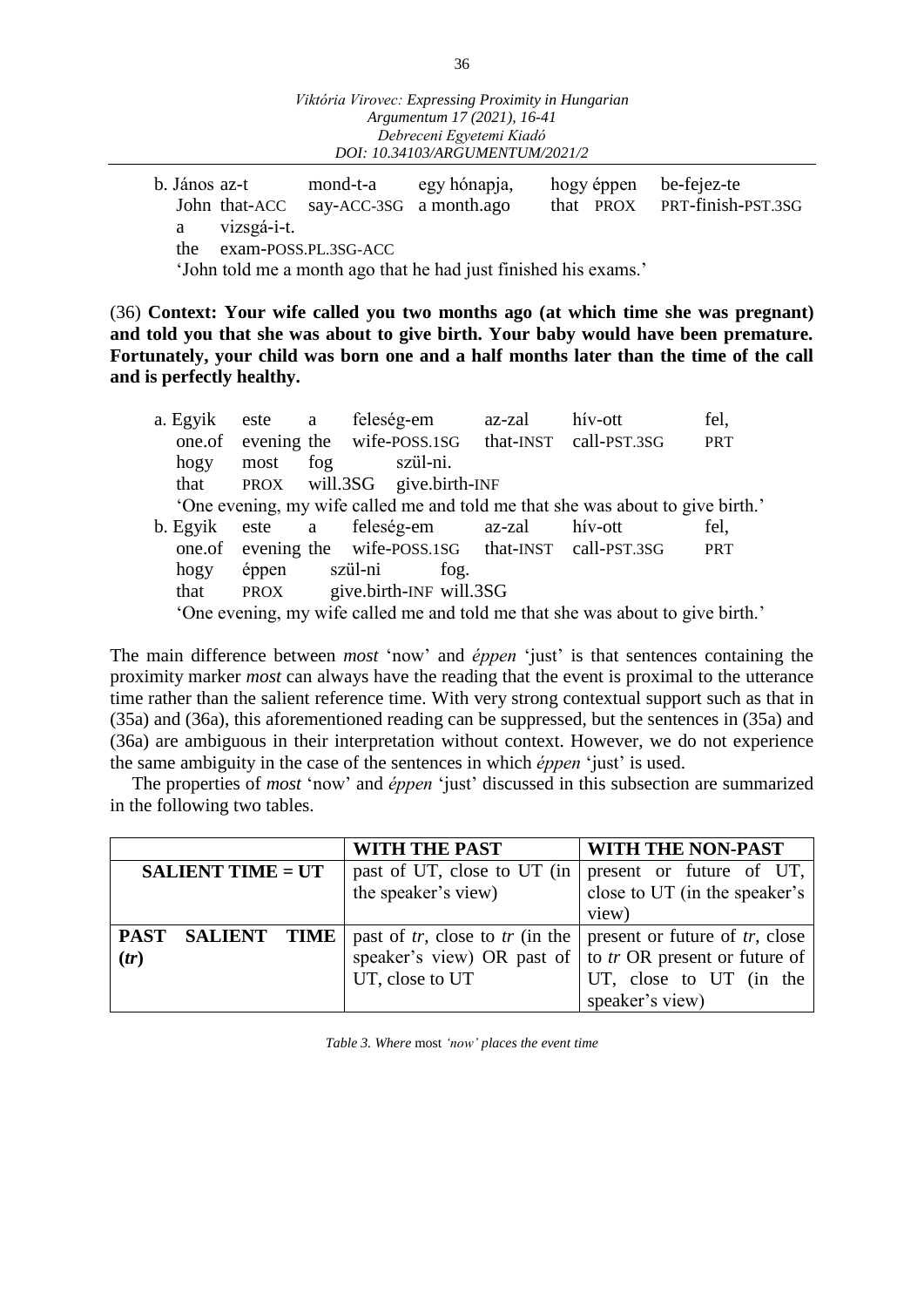|                                           | <i>Viktoria Virovec: Expressing Proximity in Hungarian</i><br>Argumentum 17 (2021), 16-41<br>Debreceni Egyetemi Kiadó<br>DOI: 10.34103/ARGUMENTUM/2021/2 |                                                                    |  |  |  |  |
|-------------------------------------------|----------------------------------------------------------------------------------------------------------------------------------------------------------|--------------------------------------------------------------------|--|--|--|--|
| WITH THE PAST<br><b>WITH THE NON-PAST</b> |                                                                                                                                                          |                                                                    |  |  |  |  |
| <b>SALIENT TIME = UT</b>                  | past of UT, close to UT (in<br>the speaker's view)                                                                                                       | present or future of UT,<br>close to UT (in the speaker's<br>view) |  |  |  |  |
| PAST SALIENT<br>TIME<br>(tr)              | past of tr, close to tr (in the<br>speaker's view)                                                                                                       | present or future of tr, close<br>to $tr$ (in the speaker's view)  |  |  |  |  |

*Viktória Virovec: Expressing Proximity in Hungarian*

*Table 4. Where* éppen *'just' places the event time*

# **4 The formal semantic analysis of sentences containing Hungarian proximity markers**

In order to be able to discuss the interaction of proximity markers, future time reference and past tense properly, first, the formal semantic interpretation of the Hungarian past tense and Hungarian future time reference must be elaborated on. The Hungarian tense system has been discussed in the literature of this topic by many, e.g. Lotz 1962, Papp 1989, Csató 1992, É. Kiss 2006, Palffy-Muhoray 2013 and Palffy-Muhoray 2016. I shall adopt the view of Lotz (1962), É. Kiss (2006) and Palffy-Muhoray (2013, 2016) and assume that Hungarian distinguishes two tenses, the past and the non-past.

The Hungarian past tense can be formally represented in the following way:

(37)  $\llbracket PAST \rrbracket = \lambda P \lambda t. \exists t' \llbracket t' < t \& P(t') \rrbracket^{16}$ 

In Hungarian, one can refer to the future in Hungarian either by using fog 'will, be going to', or by using the Hungarian non-past tense with future reference. Whether future time reference should be analyzed as tense or modality is a much-debated question in the literature; see Copley (2002) and van de Vate (2011). In this study, following Palffy-Muhoray (2016),  $^{17}$  I adopt the modal analysis of Hungarian future time reference. Accordingly, I consider *fog* 'will, be going to' a universal quantifier over possible worlds and assume that it combines with prospective aspect.<sup>18</sup>

(38)  $\lbrack FOG(PROSP) \rbrack$ :  $\lambda P \lambda t \lambda w \cdot \forall w' \lbrack w' \in MB(w,t) \rightarrow \exists t' \lbrack t < t' \& P(t')(w') \rbrack$ 

That is, 'in every world *w'* that is accessible from our world *w* at *t*, which are the worlds in the modal base *MB*, there is an event described by the predicate *P* at *t'* and  $t \le t'$ .

 $16$ <sup>16</sup> I adopt this interpretation from von Stechow (2009).<br><sup>17</sup> Here I must note that I do not adopt the author's ana

<sup>17</sup> Here, I must note that I do not adopt the author's analysis of *fog* 'will, be going to', as I do not share her view that *fog* does not allow the future in the past reading. This is partly due to the fact that although she does not consider the following sentence grammatical (Palffy-Muhoray 2013:390), I do.

<sup>(1)</sup> Future in the past reading: Tegnap amikor haza-jött-em, Attila mond-ta, hogy valami-t énekel-ni yesterday when home-come.PST-1SG Attila say-PST.3SG that something-ACC sing-INF fog. will.3SG

<sup>&#</sup>x27;Yesterday, when I got back home, Attila said he would sing something.'

<sup>&</sup>lt;sup>18</sup> Prospective aspect places the time of the event subsequent to a given reference time. The formal semantic analysis of prospective aspect is adopted from Rullmann and Matthewson (2018).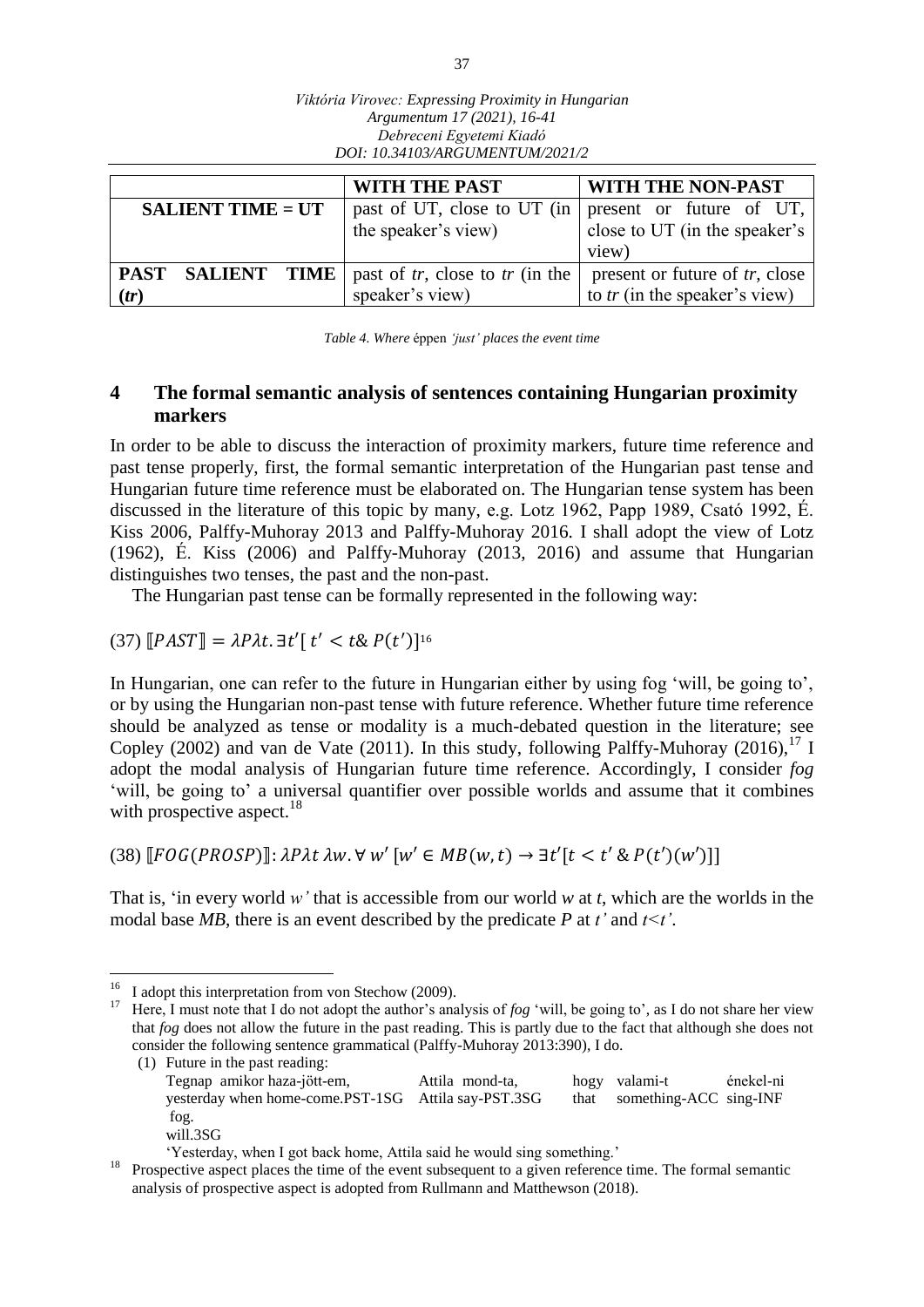Since a formal semantic representation of the Hungarian tense system is beyond the scope of this study, the formal representation of the Hungarian futurate is not dealt with here. I thus turn my attention to the formal semantic analyses of sentences containing proximity markers.

Hungarian proximity markers can mark proximity when combined with the morphologically marked past tense.

(39) Most men-t-em férj-hez. PROX go-PST-1SG husband-TO 'I just got married.'  $[$ [férjhez.megyek (PAST) $]$ <sup>t<sub>o</sub>:  $\exists t'[t']$ </sup>  $< t_0 \& \exists e [i.get.married(e) \& \tau(e) \circ t' \& DIST(t',t_0) \leq n]$ where n is contextually defined

The meaning of the formal analysis in (39) is as follows: 'There is a *t'* which precedes the utterance time, there is an event *'i.get.married*' at *t'* and the distance between *t<sup>0</sup> (*the utterance time*)* and *t'* is small, i.e. less than or equal to a contextually defined *n*.'

Hungarian proximity markers can also be used with future time reference. Here, I give the formal semantic representation of a sentence that contains the proximity marker *most* 'now' and *fog* 'will, be going to'.

(40) Most fog-ok énekel-ni. PROX will-1SG sing-INF 'I'm about to sing.'  $[most-fogok - énekelni]^{t_0}: \lambda w. \forall w'[w' \in MB(w, t_0) \rightarrow \exists t'[t_0$  $< t' \& \exists e [i. sing(e)(w') \& \tau(e) \circ t' \& DIST(t',t_0) \leq n]]$ where n is contextually defined

The meaning of the formal analysis in (40) can be described as follows: 'Every world *w'* that is available from *w* at  $t_0$  (the utterance time) is such a world in which there is a time *t'* which follows the utterance time, there is an event *'i.sing'* at  $t'$  and the distance between  $t_0$  *(the utterance time)* and *t'* is small, i.e. less than or equal to a contextually defined *n*.'

*Most* 'now' and *éppen* 'just' can also be used in embedded sentences. In embedded sentences, both the anterior past reading and the future in the past reading<sup>19</sup> are available. All the formal semantic analyses of sentences where proximity markers are used in embedded clauses are based on Matthewson et al. (2019). The following example is an example for the anterior past reading.

(41) Péter úgy néz-ett ki, mint aki *éppen/ most* sír-t. Peter like.that look-PST.3SG PRT like who PROX cry-PST.3SG 'Peter looked as if he had cried recently.'  $[éppen| most - sir (PAST)]<sup>t</sup>r$ :  $\exists t'[t' < t \& \exists e [peter. crises(e) & \tau(e) \circ$  $t'$  & DIST $(t', t_r) \leq n$ ],

where  $t \leq t_r$ ,  $t_r$  is the reference time, i.e. the time at which we looked at Peter and made this assumption,  $t_f < t_0$  (the utterance time) so that the reference time is in the past.

<sup>19</sup> <sup>19</sup> I use examples in which *most* 'now' clearly expresses that the event is proximal to the contextually salient reference time rather than the utterance time.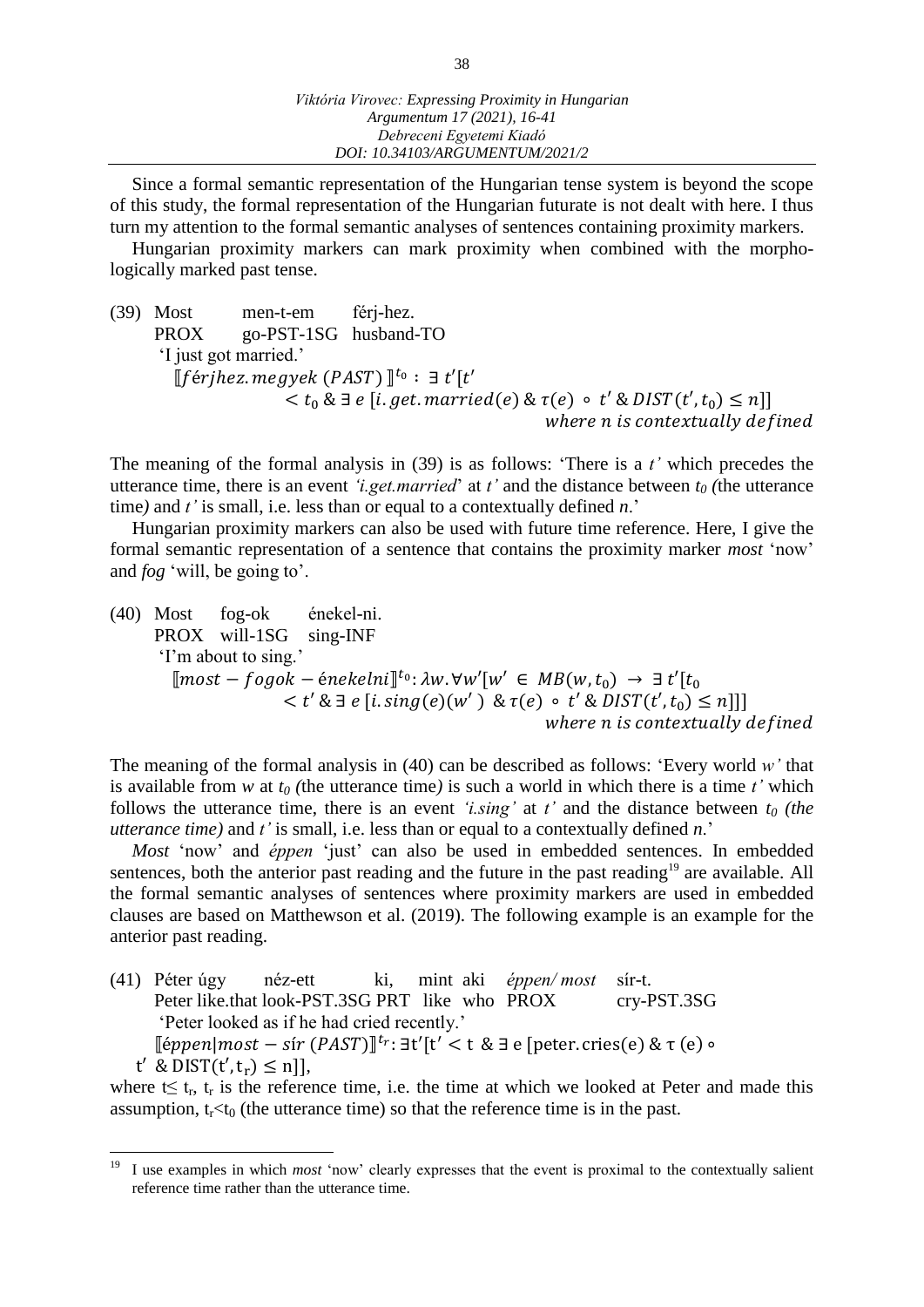The meaning of (41) can be summarized as follows: 'there was a crying event at *t'* which preceded a contextually silent time *t* preceding or at *t<sup>r</sup>* (the reference time) and the temporal distance between the reference time  $(t_r)$  and the time of the crying event  $(t')$  is less than or equal to *n*'.

*Fog* 'will, be going to' allows the future in the past reading. This becomes even more complex when combined with proximity markers<sup>20</sup>.

(42) Péter úgy néz-ett ki, mint aki éppen/ most sír-ni fog. Peter like.that look-PST.3SG PRT like who PROX cry-INF will.3SG 'Peter looked as if he was just about to cry.'

 $[$ éppen|most.fog.sírni $]^{t_r}$ : $\lambda$  w. $\forall$  w'  $[w' \in MB(w,t) \rightarrow \exists t'[t$ 

$$
\langle t' \& \exists e [\text{peter. cry}(e)(w') \& \tau(e) \circ t' \& \text{DIST}(t', t_r) \leq n] \rangle
$$

where  $t \leq t_r$ ,  $t_r < t_0$  and  $t_r$  is the reference time, the time at which we looked at Peter and made this assumption, and  $t_0$  is the utterance time.

(Example translated from Matthewson et al. (2019))

The meaning of this formal analysis is as follows: 'Every world *w'* that is available from *w* at *t* is such a world in which there is a time *t'* which follows a contextually salient time *t* preceding or at  $t_r$ , there is a crying event at  $t'$ , and the distance between  $t'$  and  $t_r$  is small.'

### **5 Conclusion**

Matthewson et al. (2019) proposed the hypothesis that "there is possibly such a thing as proximal aspect" (Matthewson et al. 2019:45). In their study, they consider the Gitskan *hlaa* an element that can mark proximity, giving the sentence the following meaning: 'the temporal distance between the time of the event described by the predicate P and the relevance time is small'. They discuss 'small' temporal distance in an absolute sense. In this study, I have shown that Hungarian *most* 'now' and *éppen* 'just' can mark relative proximity, which gives the sentence the additional meaning that the speaker sees the time of the event or state as proximal to the reference time (utterance time). I also argue that the formal temporal representation of *hlaa* can be adopted to analyze the meaning of the proximity marker *most*. Therefore, the nature of proximity (absolute or relative) is not a semantic, but a pragmatic property.

However, at this point, we do not have adequate evidence to state that *most* 'now' or *éppen* 'just' are indeed proximal aspect markers. Furthermore, cross-linguistic studies on this topic are necessary to show that a proximity marker (absolute or relative) can have aspectual features and in order to better understand the nature of proximal aspect. In our future research,

 $20\,$ <sup>20</sup> It is possible to use the Gitskan proximity marker *hlaa* with past salient reference times. This is an example for such usage, where  $t_c$  (reference time) is the past salient time.<br>(1) 'Wihl ligi hlaa dim sigetx w-diit.

<sup>(1) &#</sup>x27;Wihl ligi hlaa dim sig̱etxw-diit.

around INDEF PROX FUT cry.PL-3PL

<sup>&#</sup>x27;The people looked like they were going to cry.' [[dim (hlaa sigetxwdiit)] (NON-FUT)]]<sup>tr</sup> = ∃t' [t < t' & ∃e [cry(e) & τ(e) o t' & DIST(t', t<sub>r</sub>) < n]], where t ≤ t<sub>r</sub>

<sup>&#</sup>x27;There is a time *t'* which follows a contextually salient time *t* preceding or at *t<sup>r</sup>* , and there is a crying event at *t'*, and the distance between *t'* and *t<sup>r</sup>* is small.'

<sup>&</sup>quot;close to their looking-like-time and after their looking-like-time"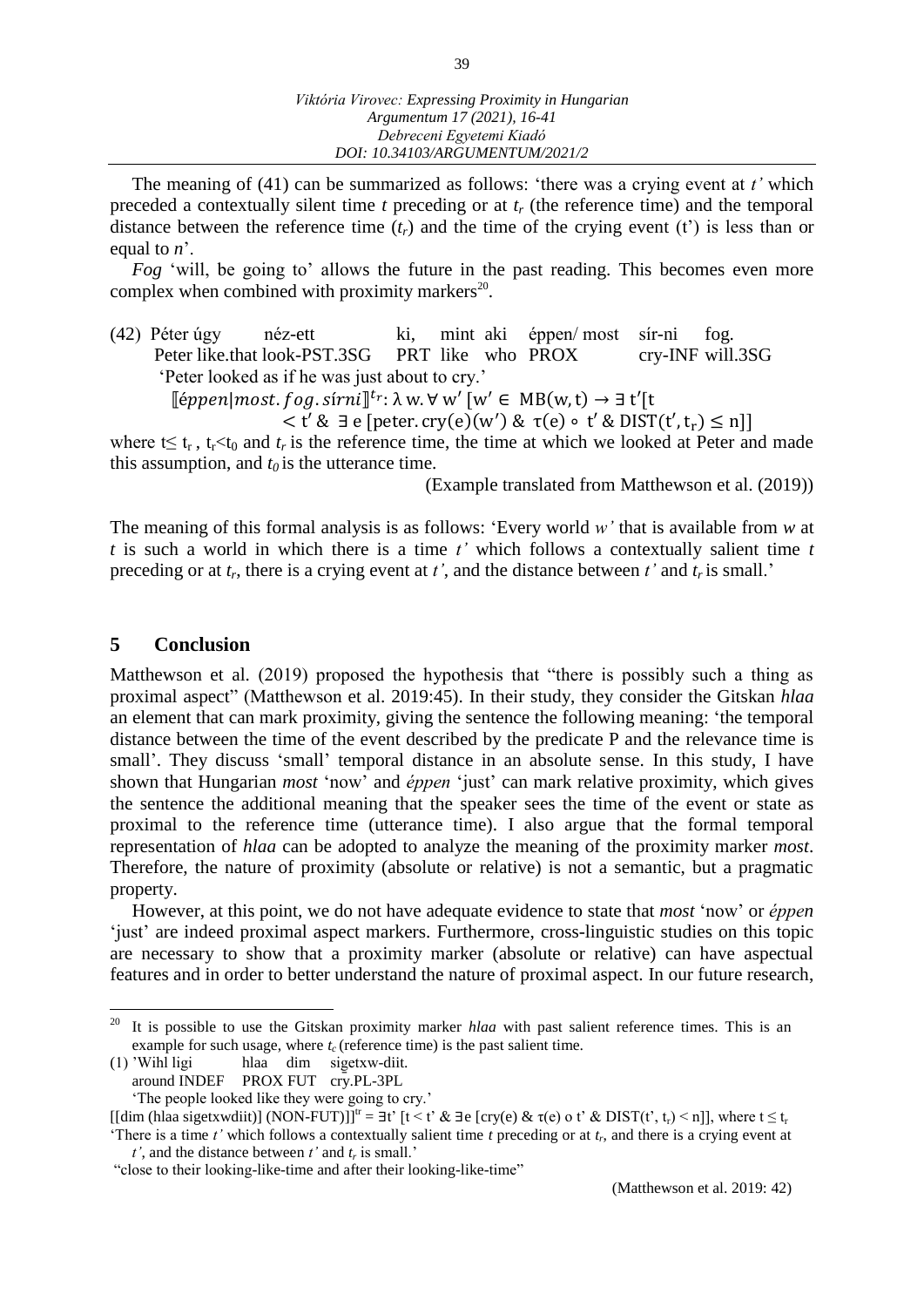more data will be collected and the interaction of Hungarian proximity markers with aspect and modality will be analyzed in order to find further evidence that can strengthen the hypothesis that these proximity markers have aspectual features and therefore can mark proximal aspect.

#### **References**

- Condoravdi Cleo (2002): Temporal interpretations of modals: modals for the present and the past. In: Beaver, David, Kaufmann, Stefan, Clark, Brady & Martinez, Casillas (eds.): *Construction of Meaning*. Stanford: CSLI Publications, 59-88.
- Copley, Bridget (2002): *The semantics of the future*, New York: Routledge. <https://doi.org/10.4324/9780203880258>
- Csató, Éva Ágnes (1992): The marking of future time reference in Hungarian. *Eurotyp Working Papers, Series* 6 (2), 43-59.
- Csirmaz, Anikó (2004): Perfective and imperfective in Hungarian: (invisible) differences. In: Blaho, Vincente, de Vos (eds.): *Proceedings of Console XII*, Leiden.
- Egedi, Barbara (2009): Adverbial (dis)ambiguities. Syntactic and prosodic features of ambiguous predicational adverbs. In: É. Kiss, Katalin (ed.): *Adverbs and adverbial adjuncts at the interfaces*, Berlin: Mouton de Gruyter, 103-132. <https://doi.org/10.1515/9783110214802.1.103>
- É. Kiss, Katalin (2002): *The Syntax of Hungarian* (Cambridge Syntax Guides). Cambridge: Cambridge University Press. [http.//doi.org/10.1017/CBO9780511755088](http./doi.org/10.1017/CBO9780511755088)
- É Kiss, Katalin (2006): From the grammaticalization of viewpoint aspect to the grammaticalization of situation aspect. In: *Event structure and the left periphery*, Springer, 129-157. [https://doi.org/10.1007/978-1-4020-4755-8\\_7](https://doi.org/10.1007/978-1-4020-4755-8_7)
- É. Kiss, Katalin (2009): Syntactic, semantic, and prosodic factors determining the position of adverbial adjuncts. In: É. Kiss, Katalin (ed.): Adverbs and adverbial adjuncts at the interfaces, Berlin: Mouton de Gruyter, 21-38. <https://doi.org/10.1515/9783110214802.1.21>
- Hetzron, Robert (1982): Non-applicability as a test for category definition. In: Kiefer, Ferenc (ed.): *Hungarian General Linguistics*. Amsterdam: John Benjamins Publishing Company, 131-183. <https://doi.org/10.1075/llsee.4.05het>
- Lee, David (1897): The semantics of *just*. *Journal of Pragmatics*, Volume 11, Issue 3, 377- 398. [https://doi.org/10.1016/0378-2166\(87\)90138-X](https://doi.org/10.1016/0378-2166(87)90138-X)
- Lee, David (1991): Categories in the description of *just*, *Lingua*, Volume 83, Issue 1, 43-6. [https://doi.org/10.1016/0024-3841\(91\)90051-6](https://doi.org/10.1016/0024-3841(91)90051-6)
- Lindemann, Stephanie & Mauranen, Anna (2001): "It's just real messy": The occurrence and function of *just* in a corpus of academic speech, *English for Specific Purposes - ENGL SPECIF PURP. 20*, 459-475. [https://doi.org/10.1016/S0889-4906\(01\)00026-6](https://doi.org/10.1016/S0889-4906(01)00026-6) .
- Lotz, John (1962.): Semantic analysis of the tenses in Hungarian. *Lingua* 11, 256-262. [https://doi.org/10.1016/0024-3841\(62\)90033-5](https://doi.org/10.1016/0024-3841(62)90033-5)
- Matthewson, Lisa, Schwan Michael & Todorović, Neda (2019): Building aspectual futures: Evidence from Gitskan, *Societas Linguistica Europaea*, 52nd Annual Meeting Leipzig University, August 23, 2019.<http://doi.org/10.13140/RG.2.2.34650.70083>